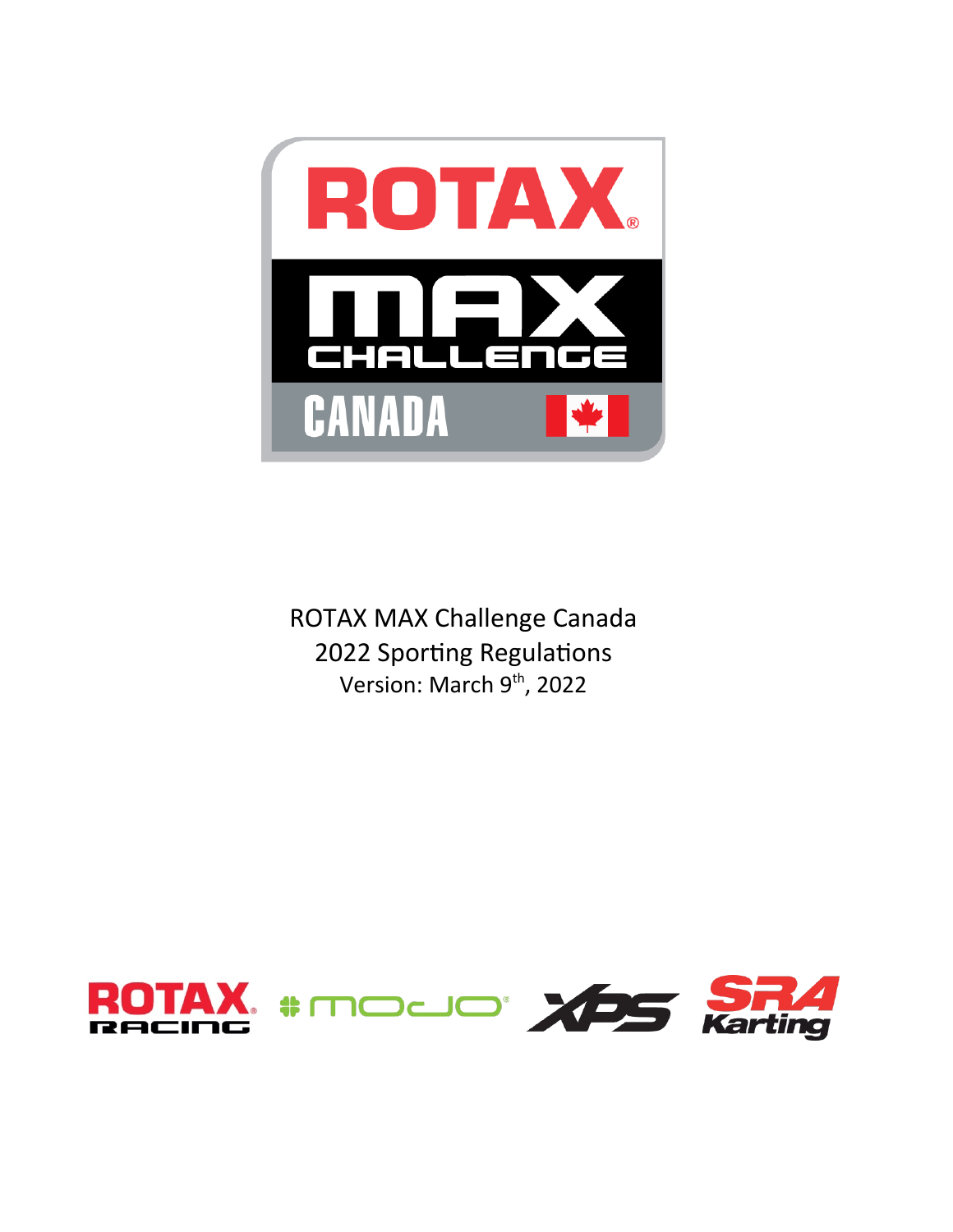# **Table of contents**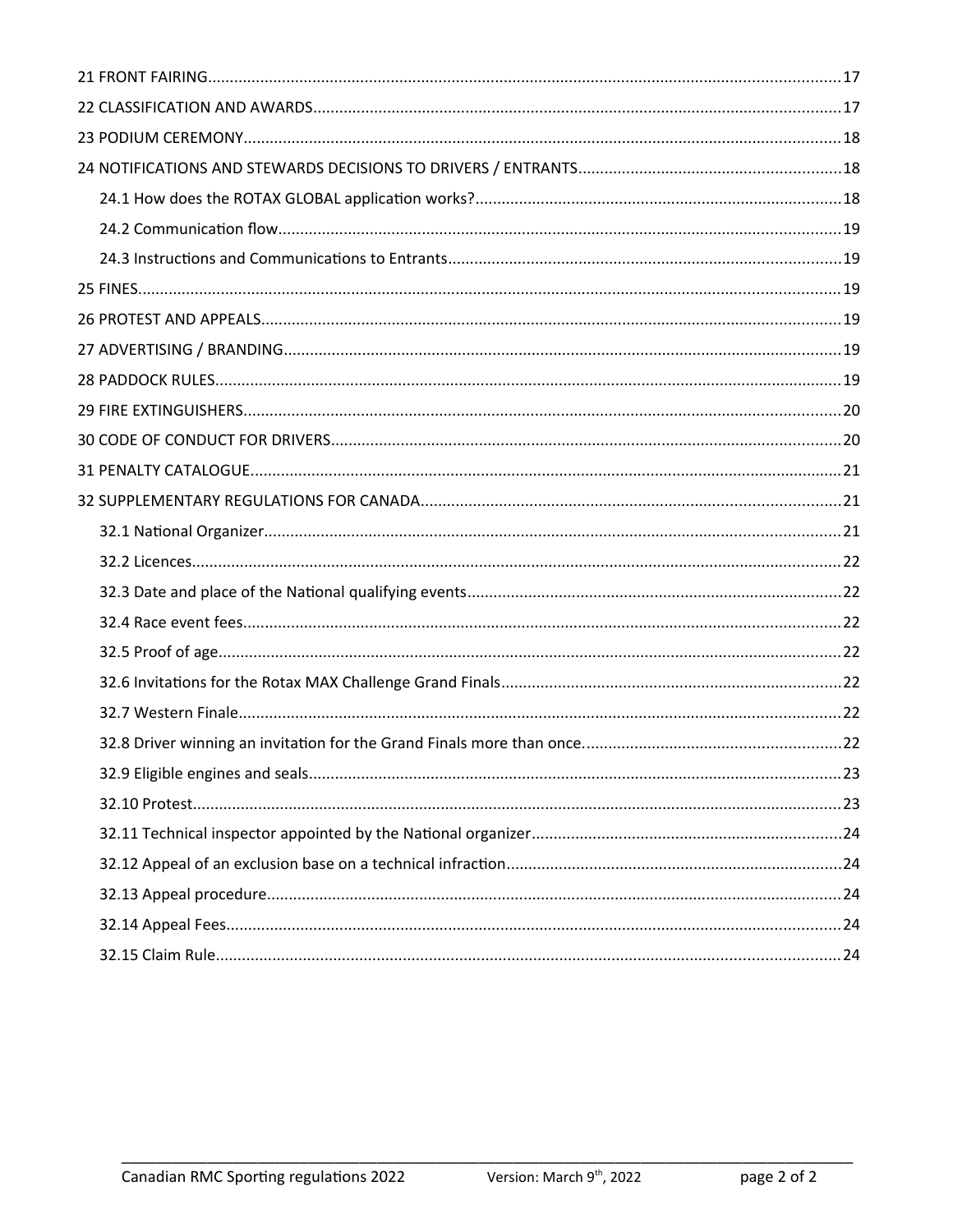

## **ROTAX MAX CHALLENGE SPORTING REGULATION 2022**

2022 Regulation replaces 2021 regulation. Version: March 9<sup>th</sup>, 2022

## <span id="page-3-1"></span>**1 GENERAL**

BRP-ROTAX GmbH & Co KG, Rotaxstr. 1, 4623 Gunskirchen, Austria and its authorised distributors /partners organize the ROTAX MAX CHALLENGE GRAND FINALS (RMCGF), International ROTAX MAX Challenges (IRMC) and national ROTAX MAX Challenges (RMC).

ROTAX MAX Challenge: this regulations describes the concept of the ROTAX MAX Challenge program and specifying the regulations for the national RMC´s in various countries which are the basis for the qualification for the RMCGF.

All the parties concerned (FIA, CIK-FIA, ASN, organisers, entrants and circuits) undertake to apply and observe the rules governing the race events.

Any international ROTAX MAX Challenge event shall be run in accordance with the ROTAX MAX Challenge Series Sporting Regulations, the ROTAX MAX Challenge Technical Regulations and the International Sporting Code («the FIA-CIK International Sporting Code») and its Appendices, with the Karting Technical Regulations («the FIA-CIK Technical Regulations») and with any international regulations including these, with the General Prescriptions applicable to CIK-FIA Karting International events («the FIA-CIK General Prescriptions»), as well as with any supplementary regulations drawn up by the ASN concerned.

Any changes or exemptions to RMC Sporting regulations and RMC Technical regulations require the written approval of ROTAX following the agreement of the ASN presenting the series and of the CIK-FIA.

#### **ANYTHING WHICH IS NOT EXPRESSILY ALLOWED IN THIS OR TECHNICAL REGULATIONS IS FORBIDDEN.**

#### **Notes:**

In this sporting regulation, when the words "For Canada" appears, this represent a difference between the regulations which apply in Canada compared to the Global Rotax MAX Challenge Sporting Regulation 2022 which may apply if you are going to race in another country. A copy of this Global regulation may be view on Rotax's website at: [www.rotax-kart.com](http://www.rotax-kart.com/)

\_\_\_\_\_\_\_\_\_\_\_\_\_\_\_\_\_\_\_\_\_\_\_\_\_\_\_\_\_\_\_\_\_\_\_\_\_\_\_\_\_\_\_\_\_\_\_\_\_\_\_\_\_\_\_\_\_\_\_\_\_\_\_\_\_\_\_\_\_\_\_\_\_\_\_\_\_\_\_\_\_\_\_\_

## <span id="page-3-0"></span>**2 REGULATION**

#### **For Canada: Events shall run in accordance with:**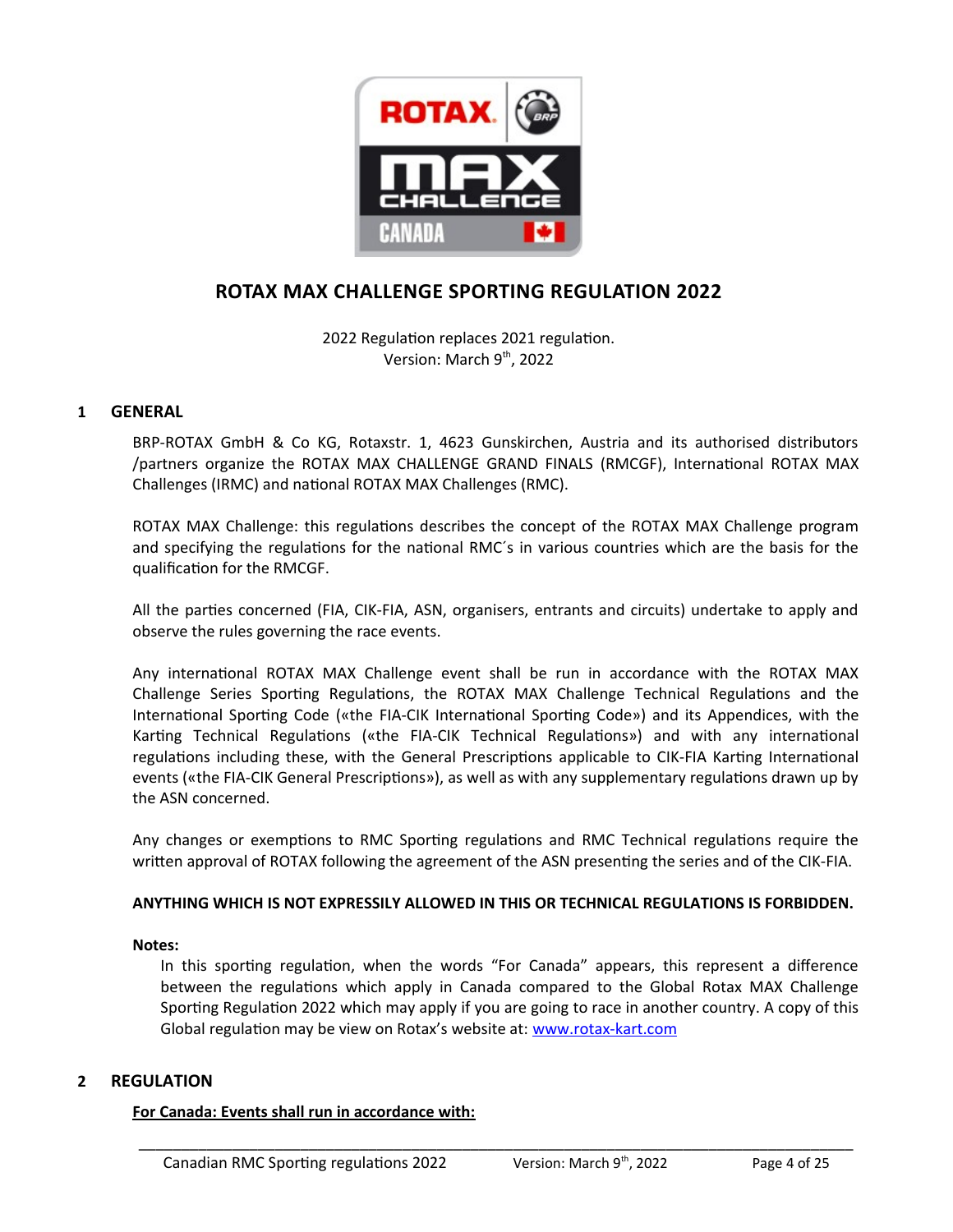- 2022 ASN Canada Sporting and Technical regulations;
- 2022 ASN Canada Sporting and Technical bulletin;
- 2022 Canadian Rotax MAX Challenge Sporting and Technical regulations;
- 2022 Canadian Rotax MAX Challenge Bulletins;
- Series / Events Supplementary Regulations;
- Series / Event Bulletins;
- At the event, instructions from approved Officials.

All drivers, entrants and officials participating in the RMC 2022 undertake, on behalf of themselves, their teammates, employees and agents to observe all these regulations.

There are English and French versions of this regulation. In case of incompatible differences between the two versions, the English version will prevail.

Headings in this document are for ease of reference only and do not form part of these Sporting Regulations.

## <span id="page-4-2"></span>**3 CATEGORIES, LICENCE, AGE AND WEIGHT**

#### <span id="page-4-1"></span>**3.1 Categories**

The catogories available for the RMC 2022 are the following:

- $\bullet$  125 Micro MAX
- 125 Mini MAX
- 125 Junior MAX
- 125 Senior MAX
- 125 Senior MAX Masters
- $\bullet$  125 MAX DD2
- 125 MAX DD2 Masters
- Project E20 Senior
- Project E20 Junior

**For Canada:** there is a class named 125 Micro/Mini MAX class. All rules regarding this class is the same as the 125 Mini MAX with the exception of the age which cover all ages covered of the 125 Micro MAX and 125 Mini MAX classes ( $8 - 13$  y.o.).

#### <span id="page-4-0"></span>**3.2 Licences**

All licences hereafter have to be issued by an ASN which is a member of the CIK-FIA.

For RMC events, a club-sport licence, National licence or International licence grade G, E, F (depending of the requirements of the National ASN) is required.

For IRMC events, an international karting licence grade G, E or F depending on category and an international entrant licence is required.

Note: Drivers who are still under age (and therefore do not have full legal capacity) cannot be their own entrant.

A competitor must hold a valid licence issued by his parent ASN, or a licence issued by an ASN other than his parent ASN (this licence is only valid for use with written permission from his parent ASN).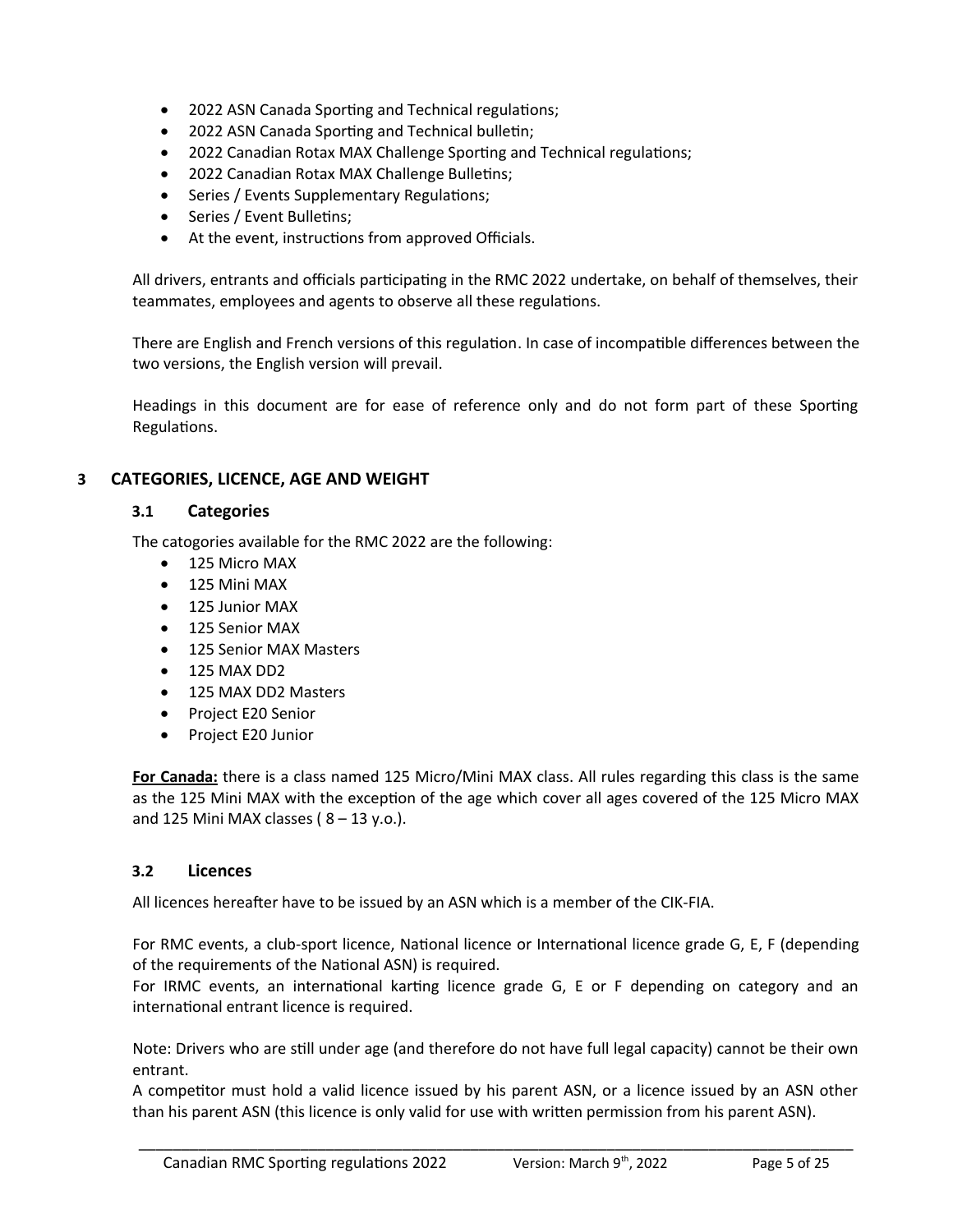## <span id="page-5-0"></span>**3.3 Age limits**

**For Canada:** No age derogation can be allowed in any Canadian RMC race series / Event for any classes.

#### **125 Micro MAX**

Age limits: the driver must have his/her  $8<sup>th</sup>$  birthday during the year of the event and must have his/her  $12<sup>th</sup>$  birthday after the year of the event.

Licence: club-sport licence or National licence (depending of the requirements of the National ASN).

#### **125 Mini MAX**

Age limits: the driver must have his/her  $10<sup>th</sup>$  birthday during the year of the event and must have his/her  $14<sup>th</sup>$  birthday after the year of the event.

Licence: club-sport licence or National licence (depending of the requirements of the National ASN).

#### **125 Junior MAX**

Age limits: the driver must have his/her 12<sup>th</sup> birthday during the year of the event and must have his/her 15<sup>th</sup> birthday after the year of the event.

\* A driver with 15 years old during the year of the event can participate if he/she holds a valid International G Karting Licence, according to Article 3.4.1 of the CIK International Karting Licences for Drivers. **For Canada**: A driver turning 15 years old during the year can participate in any Canadian event but must hold this CIK special licence **before** entering the RMCGF qualifying event to be eligible to win an invitation for the Grand Finals.

Licence: For RMC events, club-sport licence, national licence or international grade G licence (depending of the requirements of the National ASN). For IRMC events, an international grade G Karting licence and an International Entrant licence is required.

Note: Drivers who are still under age (and therefore do not have full legal capacity) cannot be their own entrant.

#### **125 Senior MAX**

Minimum age: the driver must have his/her **14th \* birthday** during the year of the event. Licence: For national RMC events a club-sport licence, National licence or International grade F or E licence (depending on the requirements of the National ASN) is required.

For International RMC events an International grade F or E Karting licence and an International entrant licence is required.

\*If a driver is 14 years old during the year of the event, he/she must hold a valid International grade F karting licence, according to CIK FIA International Drivers' licences for Karting drivers & Code of driving conduct, article 3.4.2.

**Note:** Drivers who are still under age (and therefore do not have full legal capacity) cannot be their own entrant.

\_\_\_\_\_\_\_\_\_\_\_\_\_\_\_\_\_\_\_\_\_\_\_\_\_\_\_\_\_\_\_\_\_\_\_\_\_\_\_\_\_\_\_\_\_\_\_\_\_\_\_\_\_\_\_\_\_\_\_\_\_\_\_\_\_\_\_\_\_\_\_\_\_\_\_\_\_\_\_\_\_\_\_\_

#### **125 Senior MAX Masters**

Minimum age: the driver must have his/her  $32<sup>th</sup>$  birthday during the year of the event.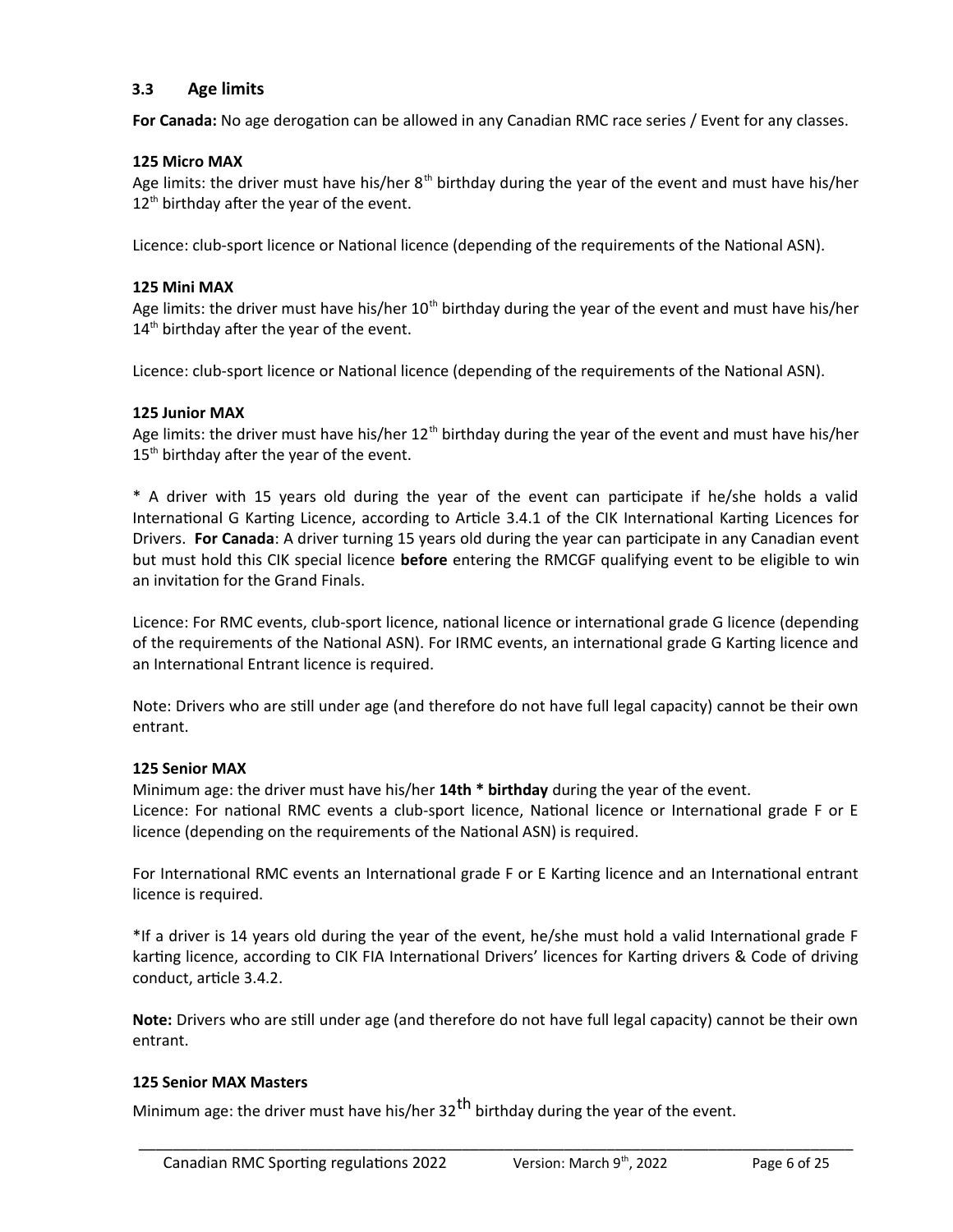Licence: For RMC events, a club-sport licence, national licence or International grade E karting licence (depending on the requirements of the National ASN) is required. For IRMC events RMC events, an International grade E karting licence and an International entrant licence is required.

## **125 MAX DD2**

Minimum age: the driver must have his/her  $15<sup>th</sup>$  birthday during the year of the event.

Licence: For RMC events, a club-sport licence, national licence or International grade E karting licence (depending on the requirements of the National ASN) is required. For IRMC events an International grade E karting licence and an International entrant licence is required.

Note: Drivers who are still under age (and therefore do not have full legal capacity) cannot be their own entrant.

#### **125 MAX DD2 Masters**

Minimum age: the driver must have his/her 32th birthday **during the year** of the event.

Licence: For RMC events a club-sport licence, National licence or International grade E karting licence (depending on the requirements of the National ASN) is required.

For IRMC events an International grade E karting licence and an International entrant licence is required.

All drivers fulfilling these age limits and type of licences are eligible to qualify for the RMCGF 2022.

#### **Project E20 Senior**

Minimum age: the driver must have his/her **14th \* birthday** during the year of the event. Licence: For national RMC events a club-sport licence, National licence or International grade F or E karting licence (depending on the requirements of the National ASN) is required.

For International RMC events an International grade F or E karting licence and an International entrant licence is required.

\*If a driver is 14 years old during the year of the event, he/she must hold a valid International grade F karting licence according to the CIK FIA International Drivers' licences for Karting drivers & Code of driving conduct, article 3.4.2.

**Note:** Drivers who are still under age (and therefore do not have full legal capacity) cannot be their own entrant.

#### **Project E20 Junior**

Age limits: the driver must have his/her  $12<sup>th</sup>$  birthday during the year of the event and must have his/her  $15<sup>th</sup>$  birthday after the year of the event.

\* A driver with 15 years old during the year of the event can participate if he/she holds a valid International G Karting Licence, according to Article 3.4.1 of the CIK International Karting Licences for Drivers. **For Canada**: A driver turning 15 years old during the year can participate in any Canadian event but must hold this CIK special licence **before** entering the RMCGF qualifying event to be eligible to win an invitation for the Grand Finals.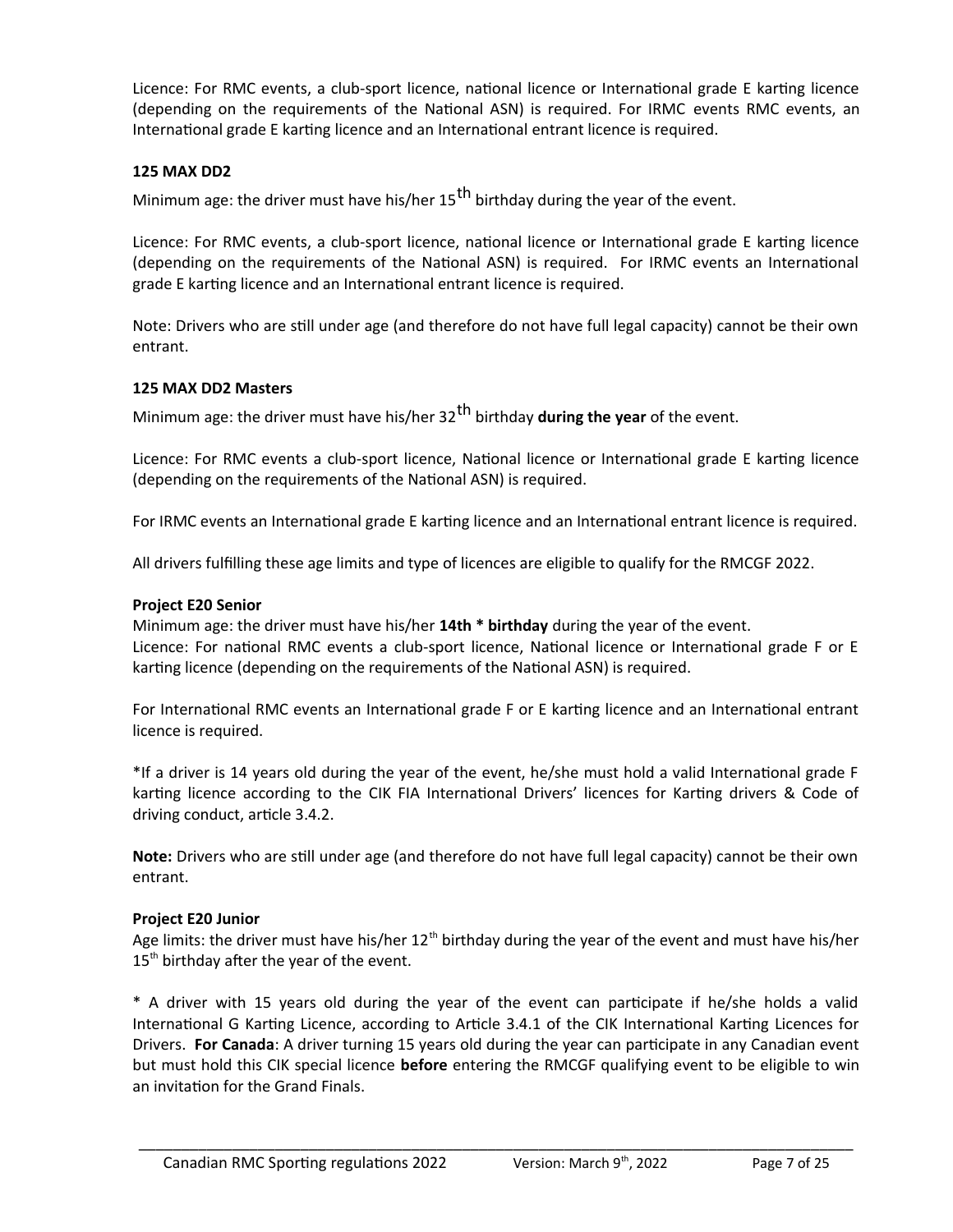Licence: For RMC events, club-sport licence, national licence or international grade G licence (depending of the requirements of the National ASN). For IRMC events an International grade G Karting licence and an International Entrant licence is required.

Note: Drivers who are still under age (and therefore do not have full legal capacity) cannot be their own entrant.

Each participant of the Rotax MAX Challenge Grand Finals 2022 in all classes represents the nation whose ASN has issued him the licence regardless to which nationality he belongs or in which country he has qualified.

## <span id="page-7-2"></span>**3.4 Age Limits Summary**

| Age Limits    | <b>MICRO</b>  | <b>MINI</b>   | Micro/Mini<br>Canada only | <b>JUNIOR</b><br>& E20 JR | <b>SENIOR</b><br>& E20 SR | <b>MAX</b><br><b>Masters</b> | D <sub>D</sub> <sub>2</sub> | D <sub>D</sub> <sub>2</sub><br>Masters |
|---------------|---------------|---------------|---------------------------|---------------------------|---------------------------|------------------------------|-----------------------------|----------------------------------------|
|               | $8 - 11$      | $10 - 13$     | $8 - 13$                  | $12 - 14(15)^*$           | (14)* 15-99               | 32-99                        | 15-99                       | 32-99                                  |
| Age<br>Groups | 2011-<br>2014 | 2009-<br>2012 | 2009 - 2014               | (2007)*<br>2008-2010      | until 2007<br>(2008)*     | until 1990                   | until 2007                  | until<br>1990                          |

\*…. if the driver holds a valid Karting Licence, according to Article 3.4.2 of the CIK International Karting Licence's for Drivers.

## <span id="page-7-1"></span>**3.5 Minimum weight**

The minimum weight for the kart, including driver and all required safety equipment (helmet, overall, gloves, etc. ) must be at all times:

|                       | <b>MICRO</b> | <b>MINI</b>  | Micro/Mini<br>Canada only | Max<br>Junior | <b>MAX</b><br>Senior | MAX-<br><b>Masters</b> | D <sub>D</sub> <sub>2</sub> | DD <sub>2</sub> -<br><b>Masters</b> | Proiect<br>$E20$ JR* | Project<br>E20 SR* |
|-----------------------|--------------|--------------|---------------------------|---------------|----------------------|------------------------|-----------------------------|-------------------------------------|----------------------|--------------------|
| International<br>(KG) | 105          | 115          |                           | 145           | 162                  | 175                    | 175                         | 180                                 | 195                  | 215                |
| Canada<br>kg<br>(lbs) | 110<br>(232) | 118<br>(260) | 118<br>(260)              | 145<br>(320)  | 165<br>(364)         | 175<br>(386)           | 175<br>(386)                | 180<br>(397)                        | 195<br>(430)         | 215<br>(474)       |

**For Canada**: Weighting procedure must be done in kilograms or pounds, not both according to the event supplemental regulations.

\* Project E20 Senior and Junior.

The Maximum weight allowed for the complete kart, including driver and all required safety equipment (helmet, overall, gloves, etc.) = 225kg

(complete E20 vehicle = ca.142kg. Driver and all required safety equipment (helmet, overall, gloves, etc.) must be below 83kg to participate at an event.

## <span id="page-7-0"></span>**4 ELIGIBLE DRIVERS**

RMCGF seats will be awarded by a qualification matrix executed by ROTAX. Responsible distributors may split up the granted seats among their territories. The number of seats per territory can change yearly.

ROTAX reserves the right to offer wild cards and driver packages to drivers according to criteria as it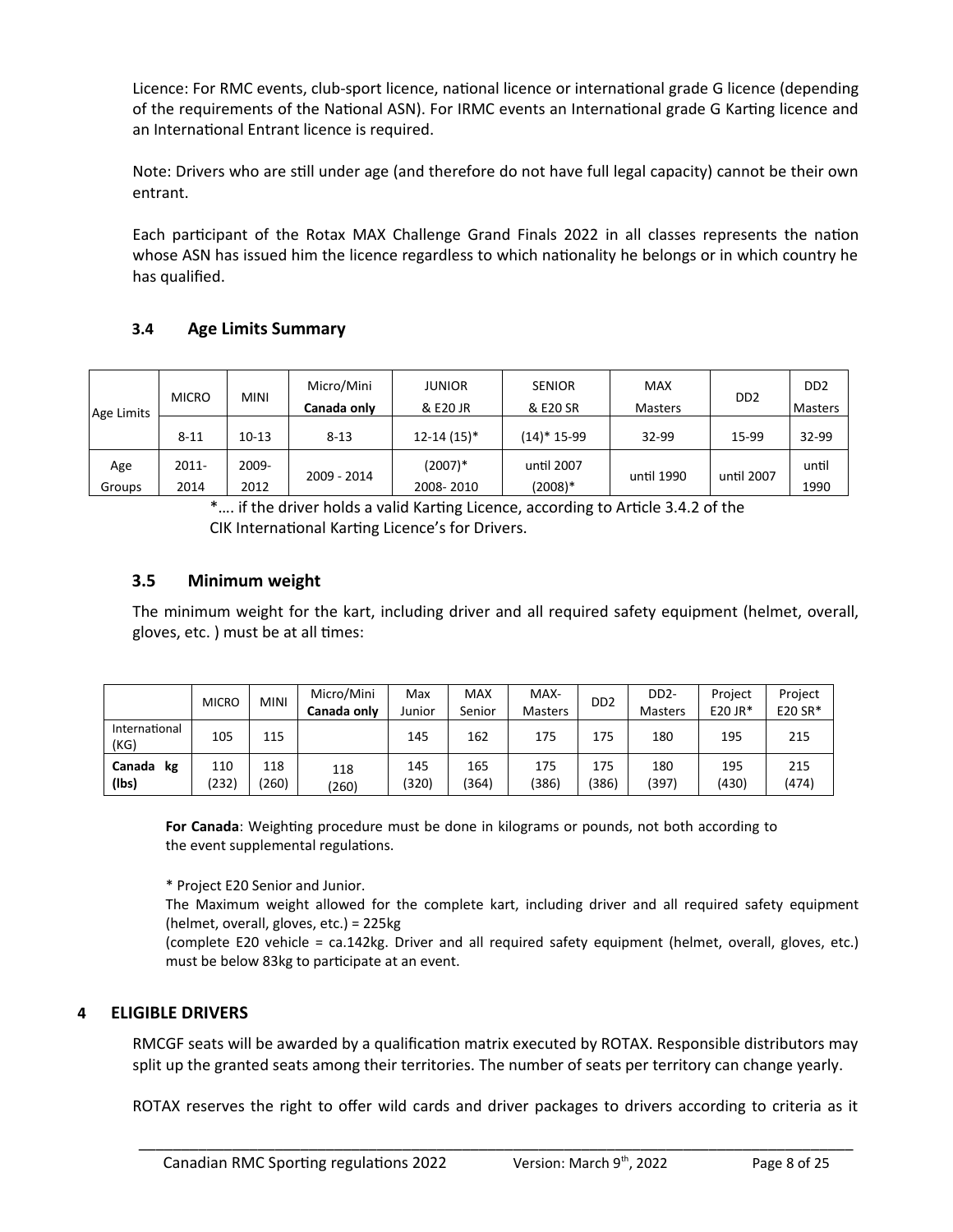seems fit.

ROTAX also reserves the right not to accept an entry, without having to provide any justification.

ROTAX reserves the right to grant additional drivers from different classes to different countries under certain conditions to participate at the RMCGF.

The RMCGF 2022 is an international restricted Event by invitations controlled by ROTAX (according to the FIA-CIK International Sporting Code).

Expenses for the supplied karts, engines, tires, petrol and entry fee for qualified drivers of the RMCGF 2022 is covered by ROTAX and its distributors.

Drivers can qualify via International or National events providing the ROTAX MAX Challenge sporting regulations 2022 and "ROTAX MAX Challenge Technical regulations 2022" are followed in the RMC classes.

ROTAX reserves the rights to manage participation for Project E20 events as it sees fit.

## <span id="page-8-0"></span>**5 QUALIFICATION FOR THE RMCGF**

125 Micro Max, 125 Mini MAX, 125 Junior Max, 125 Senior MAX/Masters and 125 DD2 / DD2 Masters class: the overall winner of each national RMC class with authorisation in writing from ROTAX may qualify.

Additional drivers can qualify via international Rotax Max Challenges.

The number of qualifying drivers has to be defined in the sporting regulation of the respective race series.

DD2 Masters: The overall winner of each national Rotax max challenge DD2 MAX Masters and/or Senior MAX-Masters class and/or the overall best placed Masters driver (fulfilling the age limits for a Masters category following Rotax Sporting regulations 2022) of a national Rotax MAX Challenge in MAX or DD2 class with authorisation in writing from ROTAX may qualify.

At any time ROTAX reserves the right to offer wild cards and driver packages to drivers of all classes according to criteria as it deems fit.

In order to be eligible to qualify for a RMCGF ticket a driver must have held a licence for the territory in question from the first to the last round of the any National RMC. A driver cannot change his/her licence to become eligible to win a RMCGFs ticket in another territory after the first round has been completed.

If a driver is not respecting the rules, under any doubt ROTAX reserves the right to refuse entry to the RMCGF.

A distributor may nominate a second placed driver from an RMC to the waiting list for RMCGF. If under any circumstances a qualified driver doesn't arrive at the RMCGF till the official registration is completed, Rotax reserves the rights to add a replacement driver from the top of the waiting list to take part at the event. This rule applies until the start of the official non-qualifying practice at the RMCGFs.

\_\_\_\_\_\_\_\_\_\_\_\_\_\_\_\_\_\_\_\_\_\_\_\_\_\_\_\_\_\_\_\_\_\_\_\_\_\_\_\_\_\_\_\_\_\_\_\_\_\_\_\_\_\_\_\_\_\_\_\_\_\_\_\_\_\_\_\_\_\_\_\_\_\_\_\_\_\_\_\_\_\_\_\_

ROTAX reserves the rights to manage qualification for Project E20 events as it sees fit.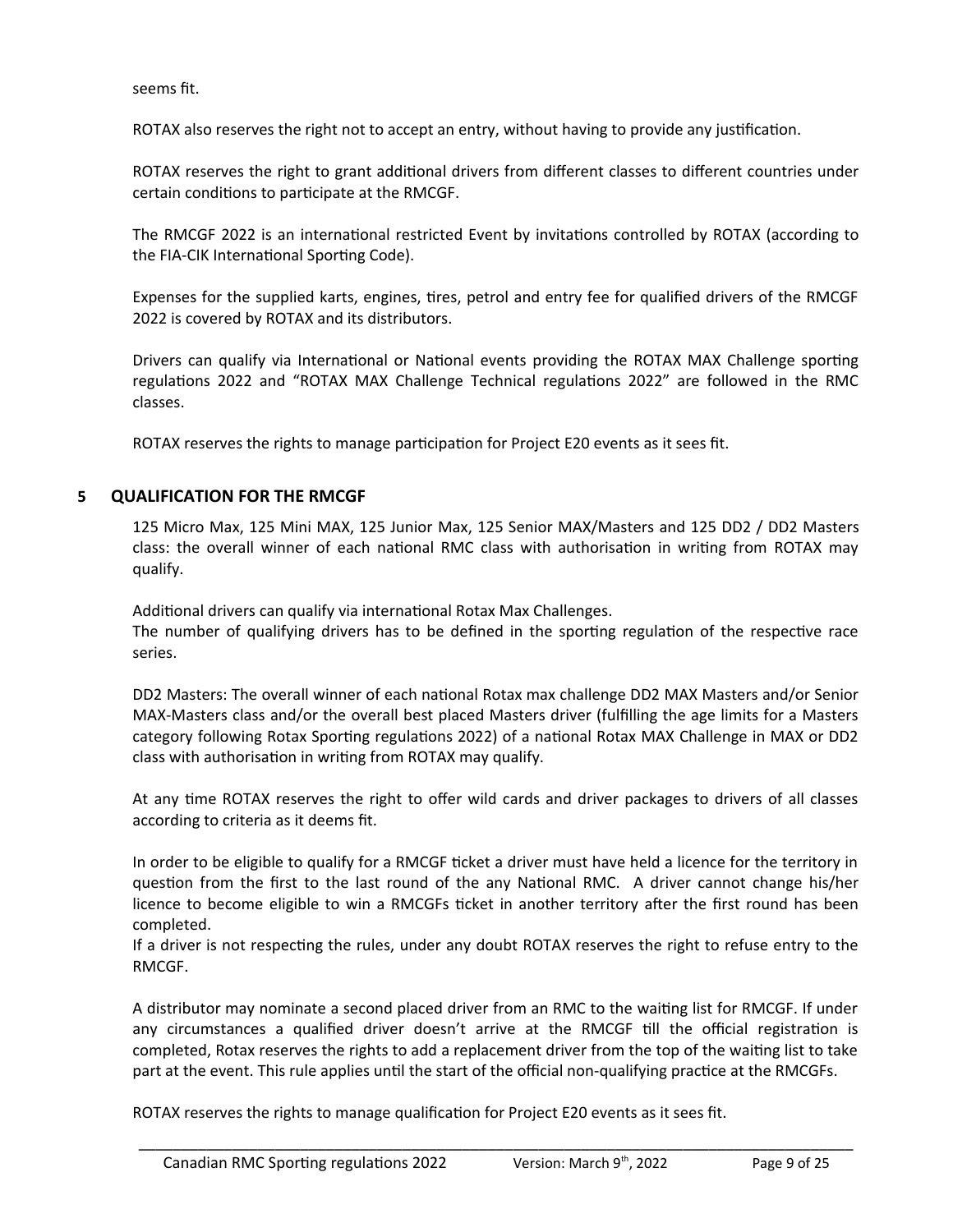### <span id="page-9-0"></span>**6 OTHER GRAND FINALS QUALIFYING RULES**

If a driver is qualified from a National, National with International participation, Continental (zone) or International RMC series / event at the same time, the qualification at the higher ranked series/event has priority for the qualification to the RMCGF 2022.

Ranking is as follow:

- a) International events
- b) Continental (zone) events
- c) National events with International participants\*
- d) National events

\* Any National event with International participation requires prior approval form ROTAX.

In such a case the next placed driver of the series/event in question will qualify for the RMCGF.

If a driver is qualified from two or more different National, Continental (zone) or International RMC series/events in the same category, at the same time, the driver must use the first ticket they win (defined by the final race date).

If the situation would arise that a driver whom is already qualified for the RMCGF is in a position to win a second ticket, this  $2^{nd}$  ticket in question would then be moved to the next placed driver whom is eligible to win the ticket.

A driver or distributor cannot decide which ticket a driver uses for his/her entry to the RMCGF.

The status of the following events will be classified as "International"

a) ROTAX MAX Challenge EURO Trophy

b) ROTAX MAX CHALLENGE ASIA Troply

c) ROTAX MAX CHALLENGE International Trophy

d) All events listed on the CIK FIA International Sporting Calendar

The status of an event is considered as "Continental / Zone", if it is listed in the official CIK-FIA International Sporting Calendar.

If a driver is qualified in two or more categories he/she can participate in RMCGF 2022 in the higher ranked category only.

\_\_\_\_\_\_\_\_\_\_\_\_\_\_\_\_\_\_\_\_\_\_\_\_\_\_\_\_\_\_\_\_\_\_\_\_\_\_\_\_\_\_\_\_\_\_\_\_\_\_\_\_\_\_\_\_\_\_\_\_\_\_\_\_\_\_\_\_\_\_\_\_\_\_\_\_\_\_\_\_\_\_\_\_

It is not permitted to participate in more than one category at the RMCGF.

Ranking is:

- a) DD2 MAX or DD2 MAX Master (depending on the age of the driver)
- b) Senior MAX or Senior MAX Masters (depending on the age of the driver)
- c) Junior MAX
- d) Mini MAX
- e) Micro MAX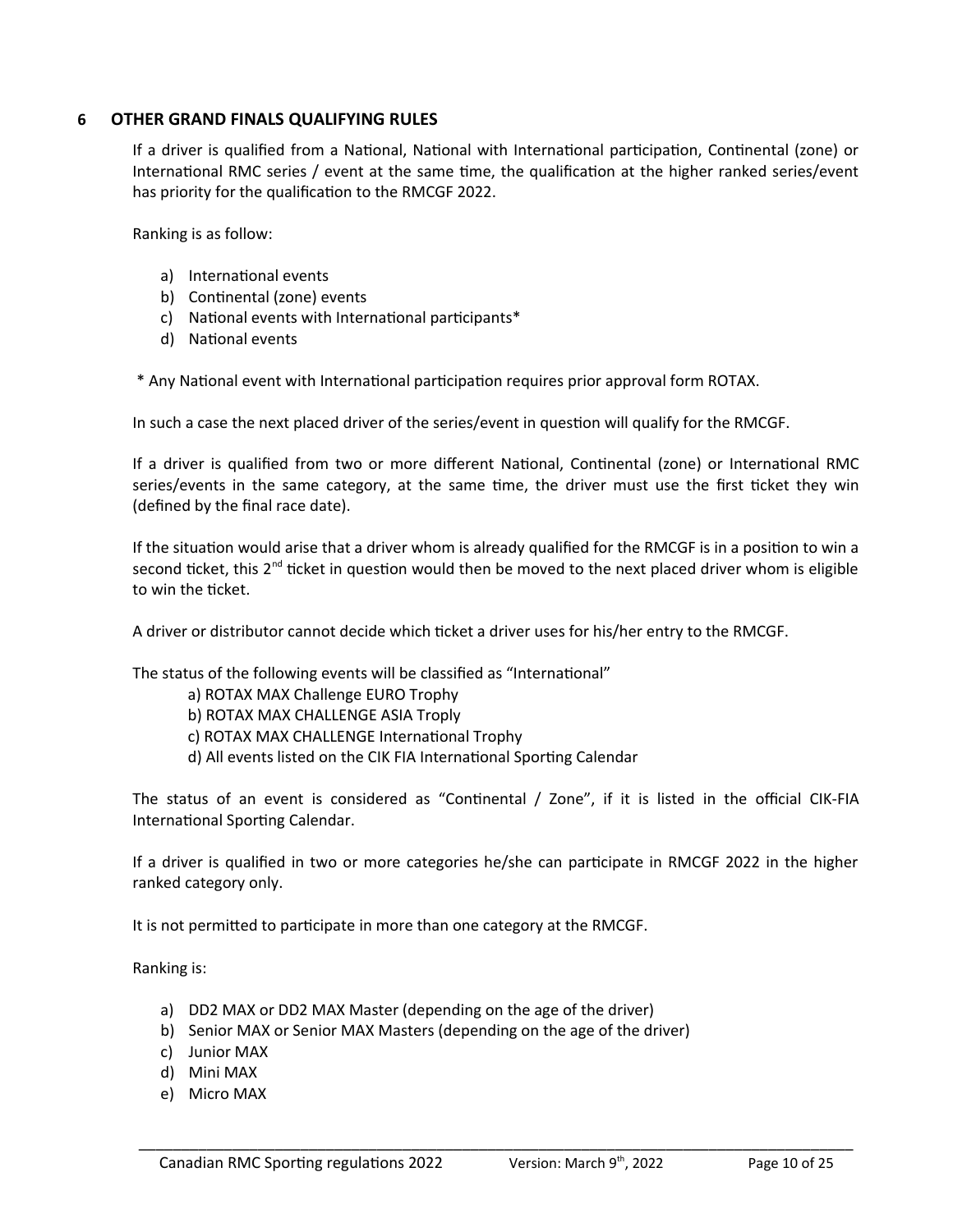At any double qualification ROTAX reserves the right to decide which race series counts for the qualification to avoid any strategic behaviour of competitors.

#### **Note: \* It is strictly forbidden to offer RMCGFs for sale, the RMCGFs tickets are offered as prizes in the relevant RMC events around the world (not applicable to the Project E20 categories).**

#### **Project E20**

If a driver qualifies to race at the RMCGF in one of the abovelisted categories and the Project E20, the driver must notify ROTAX via email (sara.jernejc@brp.com). immediately after acquiring the second ticket which RMCGF category they wish to participate in. One this email is received and accepted in return by ROTAX, the decision is final and cannot be reversed.

#### <span id="page-10-2"></span>**7 GENERAL UNDERTAKINGS**

Any special national / Continental (Zone) / International regulations must be submitted to the ASN / CIK-FIA with the original application for inclusion of the RMC 2022 on the National/International calendar. Only with the approval of the ASN / CIK-FIA can such special regulations come into force.

The supplementary regulations of the RMC 2022 consist in standard regulations drafted in English, and possibly translated into other languages.

The right to associate the name of a company, organisation or commercial make to the RMC 2022 is exclusively reserved to ROTAX. Unless there is a previous written agreement from ROTAX, no organiser or group of organisers may indicate or make believe that the said event is sponsored or financially helped either directly or indirectly by a commercial firm or organisation.

Only ROTAX is entitled to grant waivers to these sporting regulations, following the agreement of the ASN presenting the series and or the CIK-FIA.

## **ANYTHING WHICH IS NOT STATED TO BE ALLOWED IS FORBIDDEN.**

## <span id="page-10-1"></span>**8 GENERAL CONDITIONS**

It is the entrant's responsibility to ensure that all persons concerned by his entry observe all the provisions of the code, the technical regulations and the sporting regulations. If an entrant is unable to be present in person at the event he must nominate his representative in writing.

The person having charge of an entered kart during any part of an event is responsible jointly with the entrant and/or separately for ensuring that the provisions are observed.

Entrants must ensure that their karts comply with the conditions of conformity and safety throughout the Event.

The presentation of a kart for scrutineering will be deemed an implicit statement of conformity.

Entrants, drivers, assistants and guests must at all times wear the appropriate identification credentials which have been provided to them.

#### <span id="page-10-0"></span>**9 RACING NUMBERS**

Racing numbers shall comply with provisions of the CIK-FIA Technical Regulations or local ASN for \_\_\_\_\_\_\_\_\_\_\_\_\_\_\_\_\_\_\_\_\_\_\_\_\_\_\_\_\_\_\_\_\_\_\_\_\_\_\_\_\_\_\_\_\_\_\_\_\_\_\_\_\_\_\_\_\_\_\_\_\_\_\_\_\_\_\_\_\_\_\_\_\_\_\_\_\_\_\_\_\_\_\_\_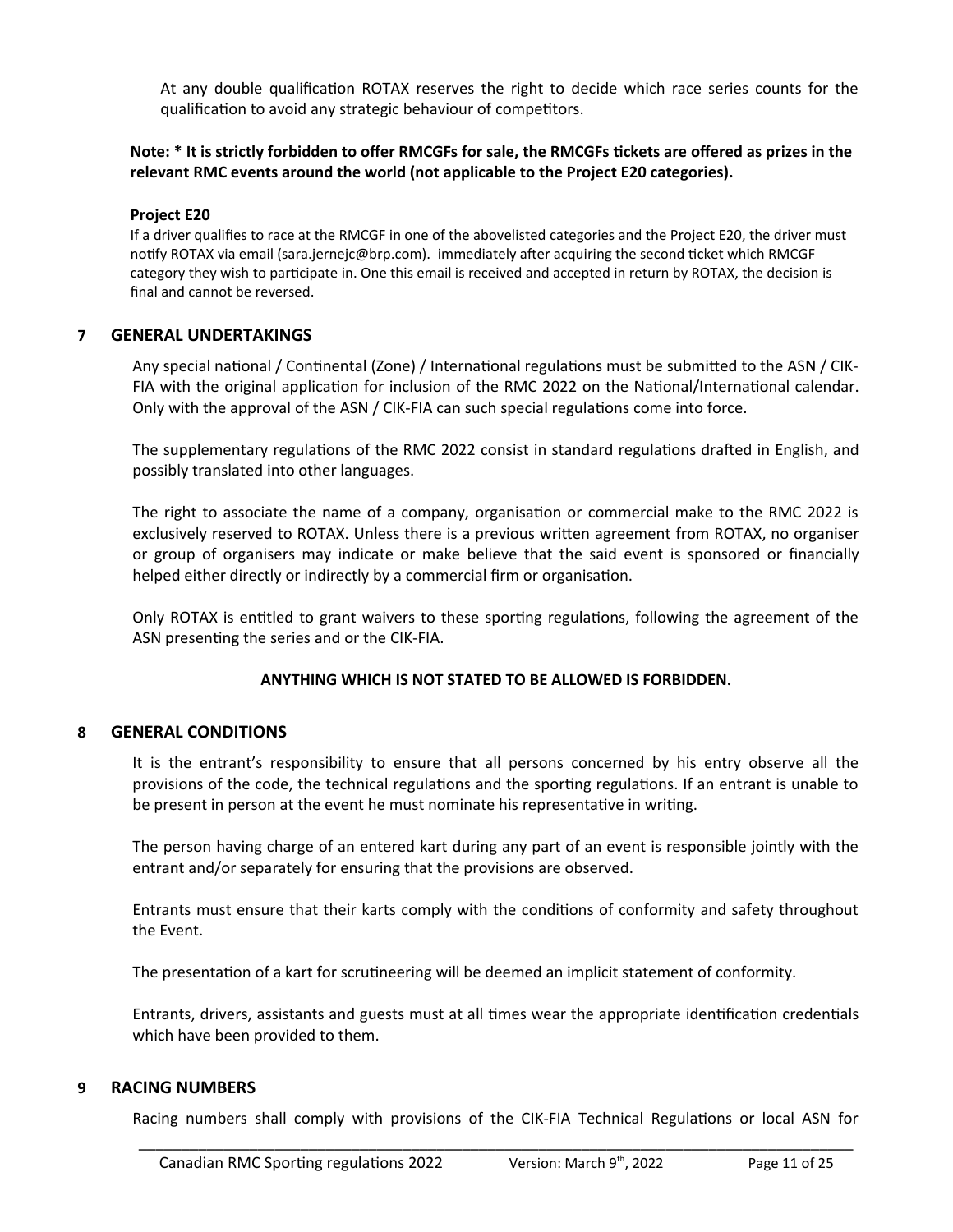National events.

The name of the Driver and nationality shall appear on each side of the lateral bodywork and be clearly legible, in accordance with Article 3.7 of the CIK-FIA Technical Regulations. At the RMCGF, it must also appear in large letters on the drivers race overall, at the top of his back and on each of his legs.

The flag of the driver's nationality shall be that of the nationality of his race licence.

All karts must have visible, at all time during the event, the four starting numbers (one on the back, one on the front, and one on each side of the kart).

Driver will not be allowed to enter the Servicing Park, Pre-Grid or technical area without all the racing numbers present on the kart in a good condition.

Racing numbers for each category **for Canada** are:

| • 125 Micro MAX                | 1 to 99    |
|--------------------------------|------------|
| • 125 Mini MAX & Micro/Mini    | 101 to 199 |
| • 125 Junior MAX               | 201 to 299 |
| • 125 Senior MAX & MAX Masters | 301 to 399 |
| $\bullet$ 125 DD2 MAX          | 401 to 499 |
| • 125 DD2 Masters              | 501 to 599 |
| • Project E20 Junior & Senior  | E1 to E99  |

#### <span id="page-11-2"></span>**10 OFFICIALS**

The officials will be appointed according the supplementary regulations published for the event/race series. The clerk of the course, the race director, the chief scrutineer, the chief timekeeper and the stewards must be present at the event at the latest one hour before beginning of the sporting checks.

**For Canada**, 2022 ASN Canada Sporting Regulation – Book 1 applies.

#### <span id="page-11-1"></span>**11 ELIGIBLE KARTS AND EQUIPMENT**

The RMC 2022 is reserved for karts with ROTAX MAX engines in different configurations and Project E20 Electric vehicles, as defined by the Global RMC 2022 Technical Regulations of the Global RMC E20 Technical Regulations.

At the RMC 2022 each driver will be entitled to submit to scrutineering the equipment as defined in the Global RMC 2022 Technical Regulations or in the Global RMC Project E20 Technical regulations.

#### <span id="page-11-0"></span>**11.1 Chassis**

Chassis must be in accordance with the Canadian Global RMC 2022 Technical Regulations or the Global RMC Project E20 Technical regulations and the Supplementary Regulations.

During the event, and in case of an accident, the driver can only change once a chassis (frame) following the authorization of the Technical Scrutineers. The replacement frame must be from the same manufacturer and same model.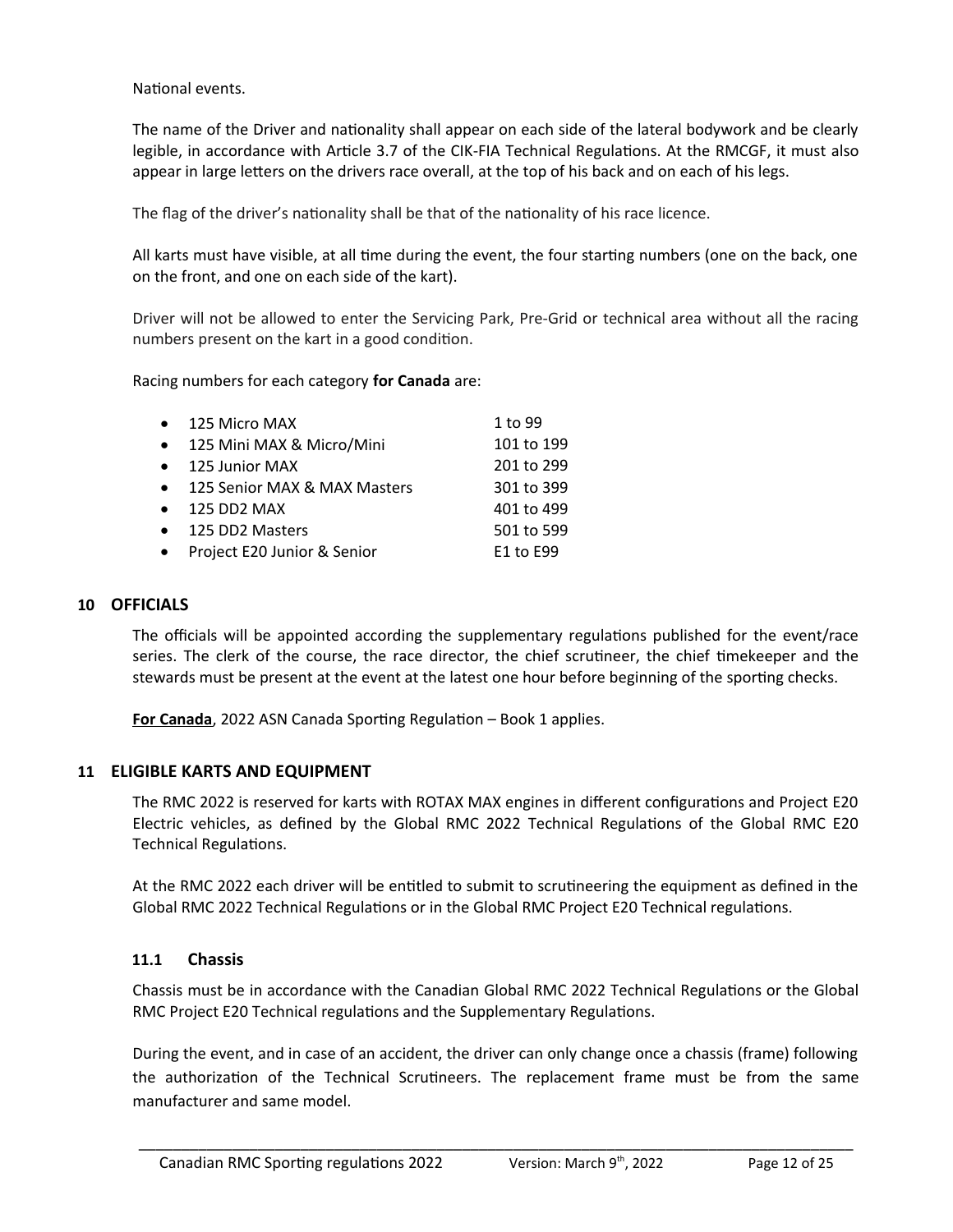Project E20, The ROTAX race manager may at any time exchange a complete vehicle or any of its components for a competitor.

## <span id="page-12-5"></span>**11.2 Engine / Electronic Powertrains**

Engine and its accessories must be used in accordance with the Canadian RMC 2022 - Technical Regulations.

Project E20, the powertrain and its accessories must be used in accordance with the RMC Global E20 2022 Technical Regulations.

## <span id="page-12-4"></span>**11.3 Brakes**

The brakes must be homologated by the CIK-FIA. Brakes must be hydraulic. The brake control [the link between the pedal and the pump(s)] must be doubled and always be in conformity with the homologation (as specified in CIK Bulletin 53\_RT\_BRAKES April 2020).

The use of the hand-operated front brakes is prohibited.

## <span id="page-12-3"></span>**11.4 Safety equipment**

Helmets, gloves, rib protectors, boots, race overalls must all be approved under section 7 the FIA-CIK Technical Regulations.

**For Canada**: Safety Equipment must be approved by the National ASN regulations.

## <span id="page-12-2"></span>**11.5 Tires**

Tires as specified in the Canadian Global RMC 2022 Technical Regulations are the only tires allowed for the RMC 2022.

For the Project E20 category, tires as specified in the RMC Global Project E20 2022 Technical Regulations.

#### <span id="page-12-1"></span>**11.6 Fuel**

Fuel as specified in the Global RMC 2022 Technical Regulations is the only fuel allowed for the RMC 2022.

## <span id="page-12-0"></span>**11.7 Transponder**

The driver / entrant must have his own transponder and it is his / her responsibility to have it charged and functioning all the time whenever he / she will be on the track.

The use of the transponder is mandatory at all times from the first non-qualifying practice session of each driver and until the Final session. It is the entrant / driver's responsibility to mount the transponder in the correct position.

The transponder must be fixed on the back of the kart seat and cannot exceed the positioning 40 cm in height from the ground.

By determination of the Chief Scrutineer, on approval of the Stewards, the transponder positioning may \_\_\_\_\_\_\_\_\_\_\_\_\_\_\_\_\_\_\_\_\_\_\_\_\_\_\_\_\_\_\_\_\_\_\_\_\_\_\_\_\_\_\_\_\_\_\_\_\_\_\_\_\_\_\_\_\_\_\_\_\_\_\_\_\_\_\_\_\_\_\_\_\_\_\_\_\_\_\_\_\_\_\_\_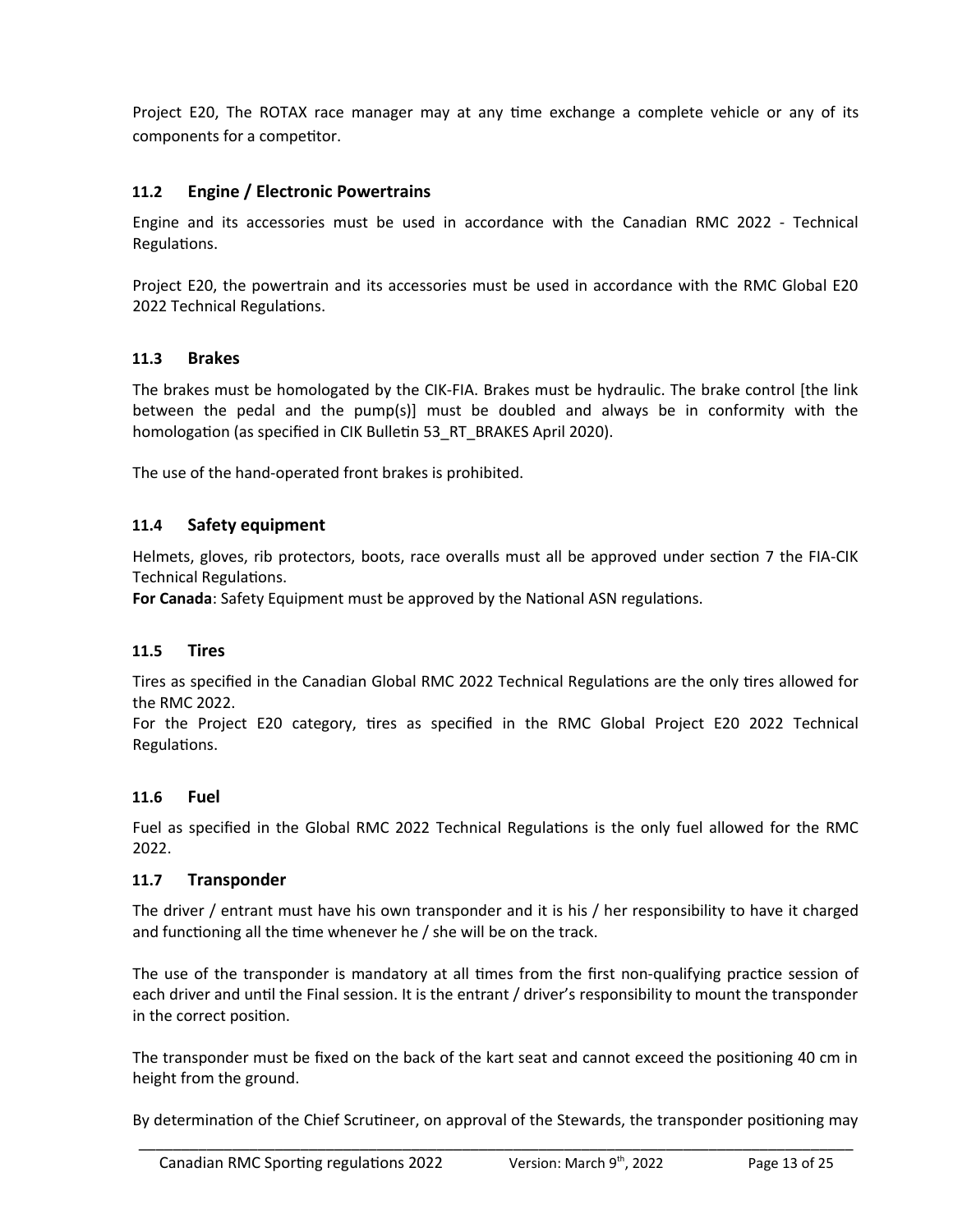be changed for one or for all drivers.

### <span id="page-13-3"></span>**11.8 Onboard Camera**

The event organizer reserves the right to equip kart of drivers with an onboard camera system.

Selected drivers have to mount the onboard camera system in accordance to the series / event Supplementary regulations.

The total weight of all components counts to the total weight of the kart.

The driver cannot refuse to install the onboard camera on his / her kart.

**For Canada:** If personal camera is allowed by the Series / event regulation, 2022 ASN Canada Technical Regulation – Book 2 applies.

#### <span id="page-13-2"></span>**12 SPORTING CHECKS AND SCRUTINEERING**

**For Canada**, *2022 ASN Canada Sporting Regulation – Book 1*, and *2022 ASN Canada Technical Regulation – Book 2 apply* and the 2022 Canadian RMC technical regulations apply.

#### <span id="page-13-1"></span>**13 BRIEFINGS**

**For Canada:** 2022 ASN Canada Sporting Regulation – Book 1 applies.

#### <span id="page-13-0"></span>**14 RACE EVENT**

**For Canada:** the event format will be described in the Series regulation of in the Event Supplementary Regulation.

#### **Rotax recommends the following format: 14.1 Non-qualifying practice:**

- The time schedule of the event must provide a non-qualifying practice for each category.
- They are reserved for those drivers having passed the sporting checks and scrutineering.
- The drivers shall be divided into two series for odd and even numbers. The use of transponders is mandatory from the beginning of the non-qualifying practice.
- The number of non-qualifying sessions and time for each session will be defined in the Supplementary Regulations.

#### **14.2 Qualifying Practice**

- Driver who have passed Scrutineering are allowed to attend Qualifying practice.
- Number of sessions: one session for one group of odd numbers and one session for one group of even numbers.
- Each series will comprise a maximum number of 34 or 36 drivers (depending on the circuit).
- Time per session: 8 minutes.
- Drivers must be on track 3 min after Qualifying Practice started. If a driver is not on track after those 3 min the driver will be disqualified from Qualifying Practice.
- If more than one driver has been excluded the starting positions will be done according CIK-FIA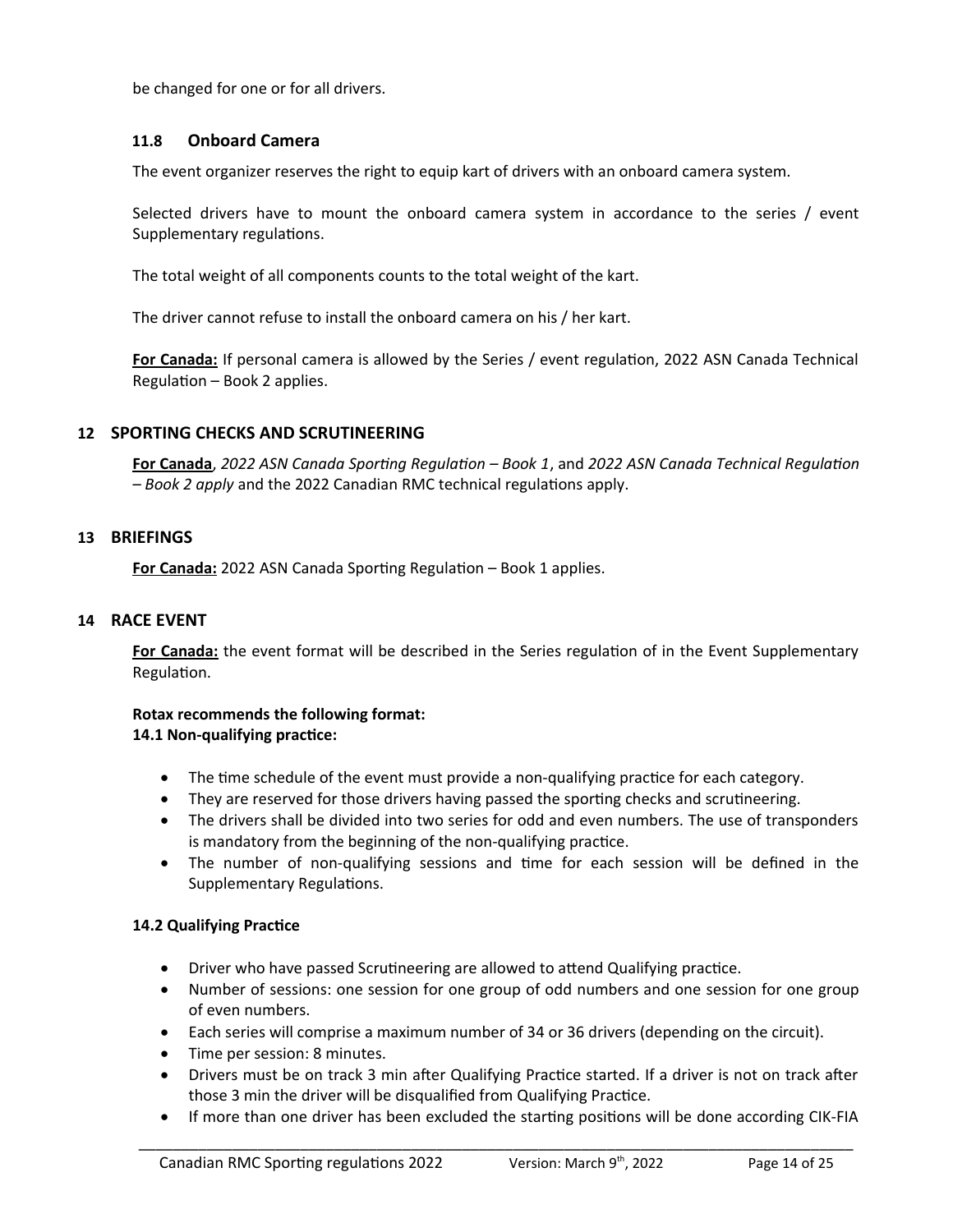Bulletin 56 (August 2022).

The Drivers will be able to start moving their karts from the "Start Servicing Park" to the "Pre-Grid" from five minutes before the time scheduled for the start of the Qualifying Practice concerned until the end of the same Qualifying Practice period. Each Driver has to take his chassis to the "Pre-Grid" and this choice will be final. The karts placed on the "Pre-Grid" must be ready to race. As soon as the signal indicating the end of the Qualifying Practice is given, access to the "Pre-Grid" is forbidden. During the session, Drivers will take the start when they choose. Any Driver having crossed the line drawn at the exit of the "Pre-Grid"will be considered as having started, and the drivers lap time will be taken into account, whatever the circumstances. Any lap fully covered is counted. The time retained is that of the best lap covered during the session. Any ties will be decided by the 2nd best time set by each Driver, and so on in the case of further ties.

- The final classification of the Qualifying Practice will be drawn up as follows:
	- a) If there is only one series:

The grid will be drawn up in the order of the fastest time achieved by each driver.

b) If there are two series:

 $1<sup>st</sup>$  place goes to the fatest time of the  $1<sup>st</sup>$  series (fastest time overall),  $2<sup>nd</sup>$  place to the fastest time of the 2nd series, 3rd place to the 2nd fastest time of the 1st series, 4th place to the 2nd fastest time of the 2nd series, 5th place to the 3rd fastest time of the 1st series, and so on.

c) If there are three series:

1st place to the fastest time of the 1st series (fastest time overall), 2nd place to the fastest time of the 2nd series, 3rd place to the fastest time of the 3rd series, 4th place to the 2nd fastest time of the 1st series, 5th place to the 2nd fastest time of the 2nd series, and so on. - And so, on according to the same principle if there are further series.

If no time is taken into account for a Driver, he shall take the start at the end of the grid. If several Drivers are in that situation, their starting positions shall be decided by drawing lots. If a Driver stops in the" Repair Area" or in the "Finish Park", it will be final. He/she will not be allowed to restart.

Any driver who has not participated in the Qualifying Practice may request in writing to the Stewards the authorization to continue in the race. Stewards will decide according the circumstances of the absence in the Qualifying Practice. There will be no appeal from the Stewards' decision.

#### **14.3 Qualifying Heats**

- Number of laps for all categories: to be defined in the Supplementary Regulations
- Groups will be divided according article 18C of CIK Specific Prescriptions.
- Number of Qualifying Heats per group: 3
- Starting positions for Qualifying Heats will be established according article 18C of CIK Specific Prescriptions.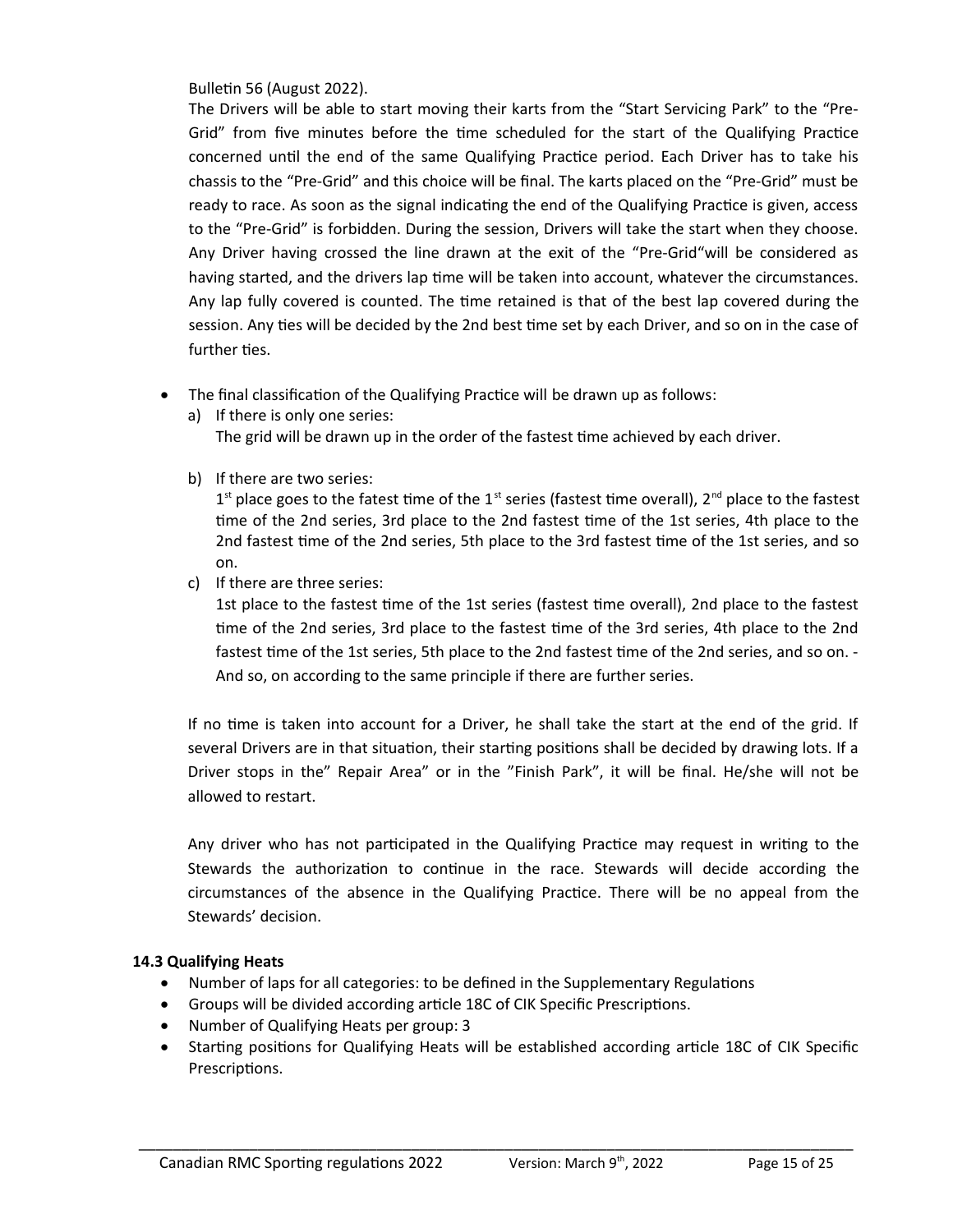#### **14.4 Pre-Finals**

- Number of laps for all categories: to be defined in the Supplementary Regulations.
- After the Qualifying Heats, the final results will be done according Article 18 C case B in the 2022 CIK Specific Prescriptions.
- After Pre-Final, it will be established another classification, as follows:
	- $\circ$  Each driver will get the same points as for the Qualifying Heats, according his position on the race.
	- $\circ$  Total points will establish the classification for the Final, according Article 18 C case B of CIK Specific Prescriptions.
	- o Only the first 34 classified drivers will be eligible for the Final. (The number of starters needs to respect the track licence limits)
	- o In the event of a tie, the best classification of the Pre-Final will be considered.
	- o If the tie remains, it is considered the best lap of the Pre-Finals.
- A driver who was disqualified from the Prefinal will not be authorised to participate in the Final.

#### **14.5 Finals**

Number of laps for all categories: to be defined in the Supplementary Regulations The final classification of the event will be the classification of the final.

#### <span id="page-15-2"></span>**15 DEAD HEATS BETWEEN DRIVERS**

**For Canada:** See first if there is rules of this situation in the Series or Event regulation. If not, the dead heats rule below will apply.

If two or more Drivers finish the season with the same number of points, the highest place in the Karting Championship held over a series of Competitions (in either case) will be awarded to:

- a) the holder of the greatest number of first places in the Finals or Race 1 and Race 2 (depending on the format of the Competition),
- b) if the number of first places is the same, the holder of the greatest number of second places in the Finals or Race 1 and Race 2 (depending on the format of the Competition),
- c) if the number of second places is the same, the holder of the greatest number of third places in the Finals or Race 1 and Race 2 (depending on the format of the Competition), and so on until a winner emerges;
- d) if there is still a dead heat, the better position in the Final Race of the last Competition will be decisive.

#### <span id="page-15-1"></span>**16 STARTING PROCEDURE**

**For Canada:** 2022 ASN Canada Sporting Regulation – Book 1 applies.

All categories will be rolling starts.

Drivers may only restart their kart by themselves and no assistance may be given.

Any driver who is present, with his/her kart, on the grid within the time limit will be considered as a starter.

\_\_\_\_\_\_\_\_\_\_\_\_\_\_\_\_\_\_\_\_\_\_\_\_\_\_\_\_\_\_\_\_\_\_\_\_\_\_\_\_\_\_\_\_\_\_\_\_\_\_\_\_\_\_\_\_\_\_\_\_\_\_\_\_\_\_\_\_\_\_\_\_\_\_\_\_\_\_\_\_\_\_\_\_

## <span id="page-15-0"></span>**17 STOPPING / RESTARTING A RACE**

**For Canada:** 2022 ASN Canada Sporting Regulation – Book 1 applies.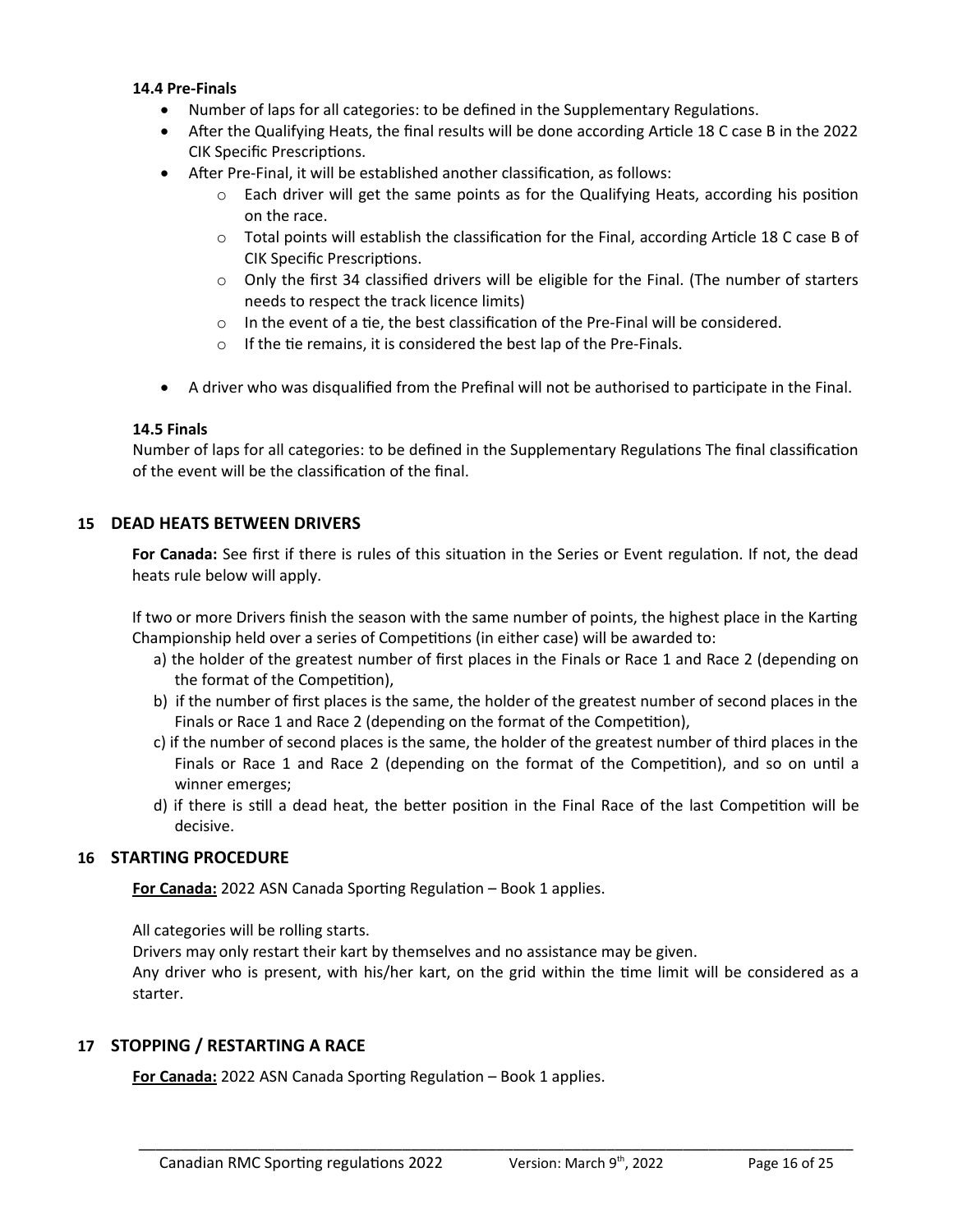#### <span id="page-16-2"></span>**18 SERVICING PARK**

**For Canada:** 2022 ASN Canada Sporting Regulation – Book 1 applies.

Only ONE driver per kart and ONE mechanic is allowed in "Servicing Parks" and only with proven passes. No karts / persons are allowed to enter "Servicing Park" with any liquids (except water in clear transparent plastic bottles, for drinking purposes).

#### <span id="page-16-1"></span>**19 PRE-GRID**

**For Canada:** 2022 ASN Canada Sporting Regulation – Book 1 applies.

### <span id="page-16-0"></span>**20 SCALE / WEIGHING PROCEDURE**

**For Canada:** *2022 ASN Canada Sporting Regulation – Book* 1 applies.

#### <span id="page-16-4"></span>**21 FRONT FAIRING**

**For Canada:** *2022 ASN Canada Sporting Regulation – Book 1* and *2022 ASN Canada Technical Regulation – Book 2* apply.

#### <span id="page-16-3"></span>**22 CLASSIFICATION AND AWARDS**

The classification of the RMC 2022 will be that of the relevant Series / Event regulations. Trophies will be awarded in each class for the first three finishing drivers of the final of the RMC 2022 events/series.

**For Canada, the following Points system applies if there is no system specified in the Series or Event regulation.**

|     | .   |     |     |  |  |  |  |
|-----|-----|-----|-----|--|--|--|--|
| Pos | Pts | Pos | Pts |  |  |  |  |
| 1   | 50  | 6   | 25  |  |  |  |  |
| 2   | 45  |     | 20  |  |  |  |  |
| 3   | 40  | 8   | 15  |  |  |  |  |
|     | 35  | 9   | 10  |  |  |  |  |
| 5   | 30  | 10  | 5   |  |  |  |  |

#### Pre-Final Points

#### Final Points

| Pos | Pts | Pos | Pts | Pos | Pts | Pos | Pts |
|-----|-----|-----|-----|-----|-----|-----|-----|
| 1   | 200 | 11  | 102 | 21  | 50  | 31  | 28  |
| 2   | 180 | 12  | 96  | 22  | 46  | 32  | 27  |
| 3   | 170 | 13  | 90  | 23  | 42  | 33  | 26  |
| 4   | 160 | 14  | 84  | 24  | 40  | 34  | 25  |
| 5   | 150 | 15  | 78  | 25  | 38  | 35  | 24  |
| 6   | 142 | 16  | 72  | 26  | 36  | 36  | 23  |
| 7   | 134 | 17  | 66  | 27  | 34  | 37  | 22  |
| 8   | 126 | 18  | 62  | 28  | 32  | 38  | 21  |
| 9   | 118 | 19  | 58  | 29  | 30  | 39  | 20  |
| 10  | 110 | 20  | 54  | 30  | 29  | 40  | 19  |
|     |     |     |     |     |     |     |     |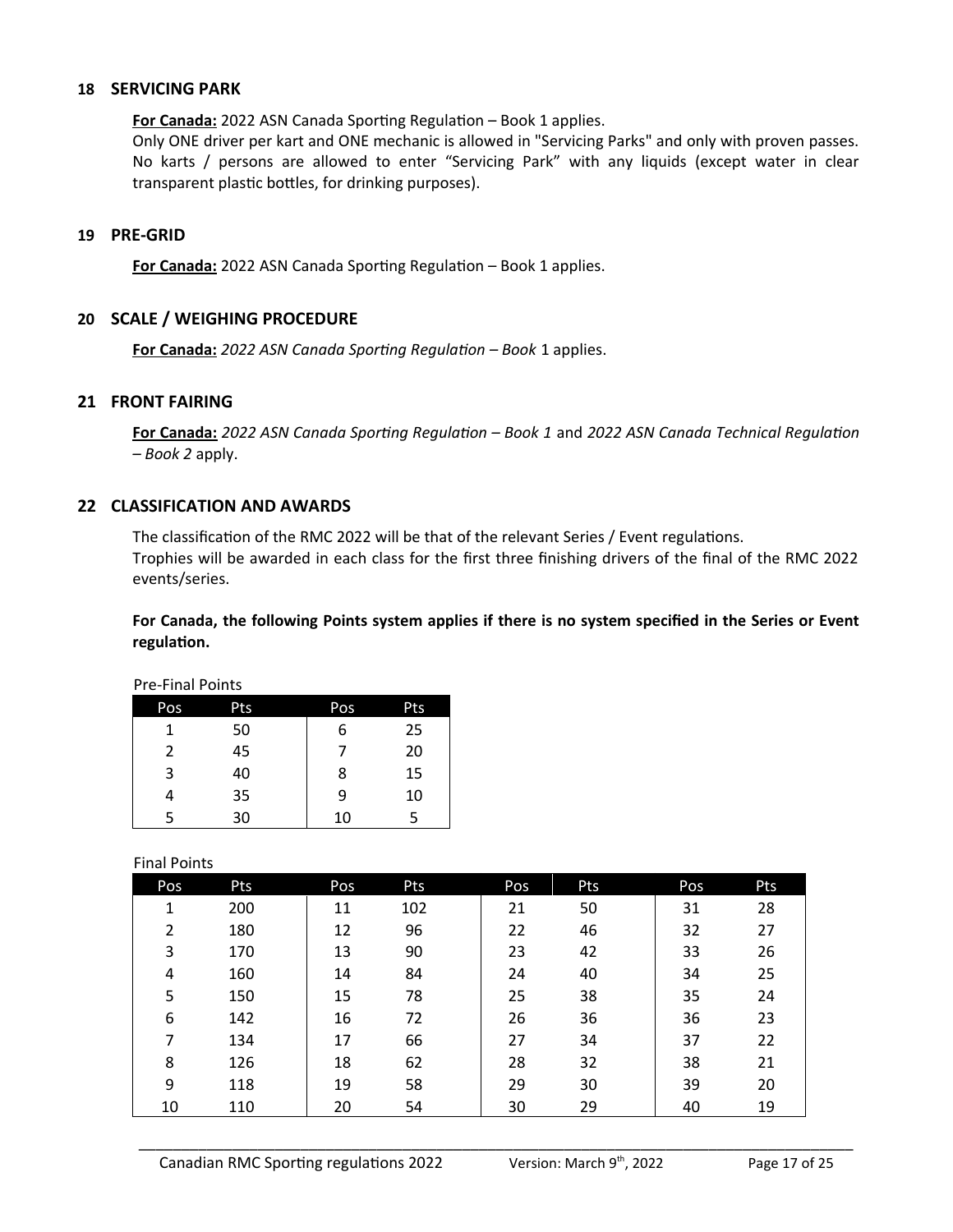The race series may authorize one "joker" per series. A "joker" is the removal of the worst combined race-day results (pre-final and final race). The joker may never be used for the final race event of a series except if the competitor raced in this final event until the final race.

In case of two or more drivers finish the championship with the same number of points, the higher place in the championship will be awarded to:

- The holder of the greatest number of first places in final races. If the number of first places is the same, the holder of the greatest number of second places in final races and so on until a winner emerges.

- If it is not possible to break a tie with results of the final races the holder of the greatest number of first place in prefinal races, if the number of first places is the same, the holder of the greatest number of second places in prefinal races and so on until a winner emerges.

## <span id="page-17-2"></span>**23 PODIUM CEREMONY**

**For Canada:** *2022 ASN Canada Sporting Regulation – Book 1* applies.

If cap are supplied by the organiser of the RMC 2022 they must be worn by the drivers during the podium ceremony.

All drivers agree that Event organizer, ROTAX and event/series sponsors may use photographs or video footage of RMC races (including names and photographs of drivers) for advertising, publicity and public relations purposes.

## <span id="page-17-1"></span>**24 NOTIFICATIONS AND STEWARDS DECISIONS TO DRIVERS / ENTRANTS**

All notifications, summons and Stewards decisions regarding a specific Driver / Entrant will be sent electronically to the Driver's / Entrant's mobile phone using an pplication developed by ROTAX for this purpose, named ROTAX GLOBAL.

**For Canada:** *2022 ASN Canada Sporting Regulation – Book 1* applies but the Series / Event organizer may decide to use the Rotax Global application or any other electronic means of communication. In this case, it should be written in the Series / Event regulation.

## <span id="page-17-0"></span>**24.1 How does the ROTAX GLOBAL application works?**

The ROTAX GLOBAL APP is free of charge and is available for download for IOS (Apple) and Android (Google) mobile operating system.

The ROTAX GLOBAL APP requires internet access.

During driver's registration process Driver / Entrant will get his own and unique QR code (also known as EDIT code). With this code, Driver / Entrant will register in his/her mobile phone and the system recognizes than those are the registered persons as the official receivers of the notifications.

\_\_\_\_\_\_\_\_\_\_\_\_\_\_\_\_\_\_\_\_\_\_\_\_\_\_\_\_\_\_\_\_\_\_\_\_\_\_\_\_\_\_\_\_\_\_\_\_\_\_\_\_\_\_\_\_\_\_\_\_\_\_\_\_\_\_\_\_\_\_\_\_\_\_\_\_\_\_\_\_\_\_\_\_

It is the responsibility of Driver / Entrant to keep this code confidential.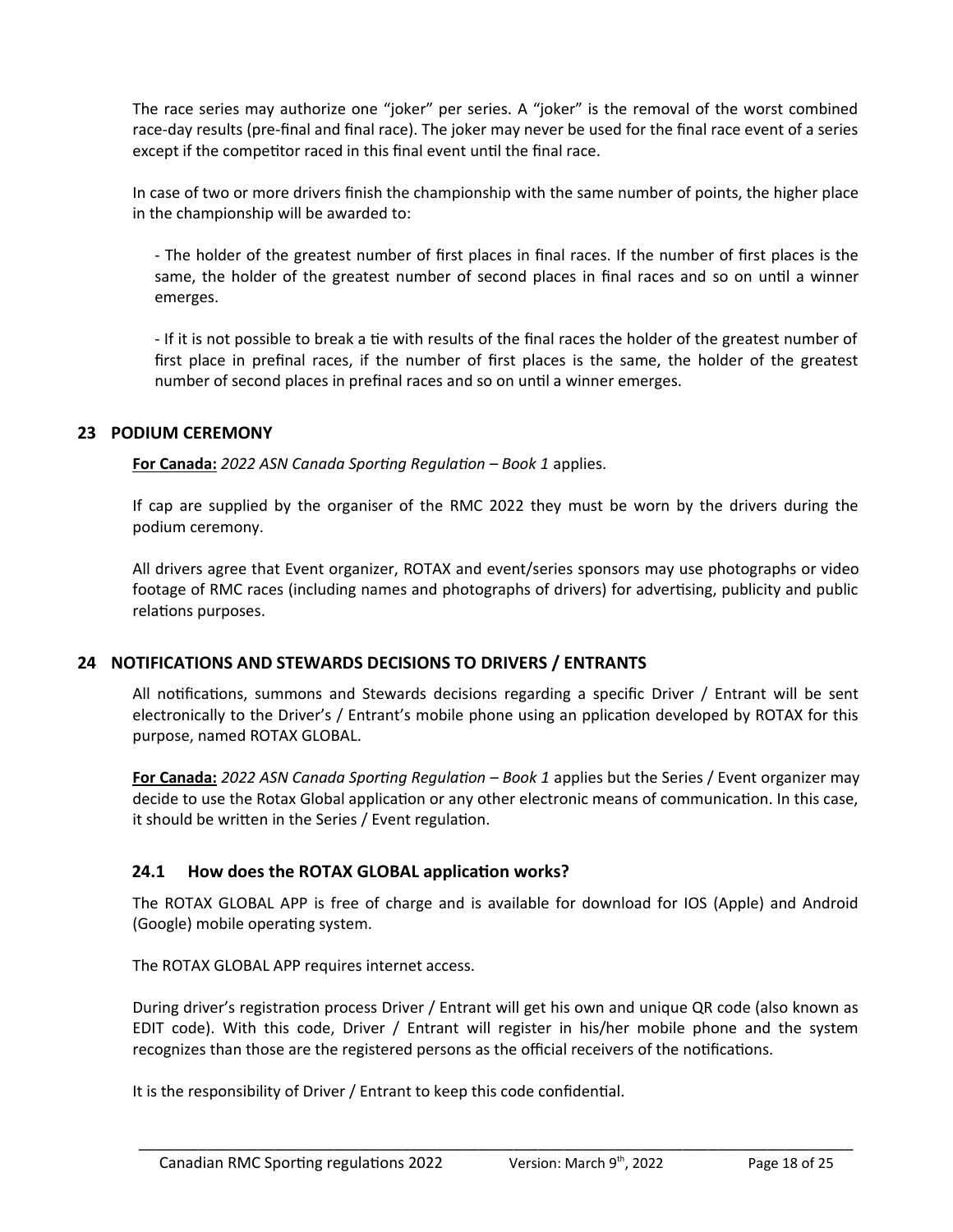This ROTAX GLOBAL APP will communicate with the EVA Event Management system (EMS).

The EMS is the communication platform used internally by the organizer and the stewards and it will record the time that all the information / notifications will be sent to Driver / Entrant and also the time when the Driver / Entrant read the notification.

## <span id="page-18-5"></span>**24.2 Communication flow**

Stewards will send the notification or decision via EMS to the Driver / Entrant and all the registered users will get this information immediately on their mobile phone.

When Driver or Entrant reads the notification the EMS immediately records the time at which the notification was read, thus officially confirming the notification sent to the Driver / Entrant.

During driver's registration, the organizer will provide all the important information how to use the App and how to register.

At the Drivers Registration, Entrant will sign a document stating that he/she will be responsible to register in the ROTAX GLOBAL APP all the starting numbers which he/her is responsible for as an Entrant, to check with the due diligence if he is receiving any notification and to guarantee that during the event period his mobile phone is connected to the network. Driver / Entrant must register with the QR code given during the driver's administration.

In case of loss, damage or battery failure of the mobile phone, it is Entrant's responsibility to register in another mobile phone, in order to assure he/she will receive the notifications and the steward's decisions.

In the event of internet failure in the paddock area, the Entrant / Driver will be notified personally.

#### <span id="page-18-4"></span>**24.3 Instructions and Communications to Entrants**

All classifications and results of qualifying practice, the qualifying heats and the race(s) of the final phase, as well as any decisions of the officials of the event will be sent to the ROTAX GLOBAL APP and also posted on the official notification board.

\_\_\_\_\_\_\_\_\_\_\_\_\_\_\_\_\_\_\_\_\_\_\_\_\_\_\_\_\_\_\_\_\_\_\_\_\_\_\_\_\_\_\_\_\_\_\_\_\_\_\_\_\_\_\_\_\_\_\_\_\_\_\_\_\_\_\_\_\_\_\_\_\_\_\_\_\_\_\_\_\_\_\_\_

#### <span id="page-18-3"></span>**25 FINES**

**For Canada:** *2022 ASN Canada Sporting Regulation – Book 1* applies.

#### <span id="page-18-2"></span>**26 PROTEST AND APPEALS**

**For Canada:** *2022 ASN Canada Sporting Regulation – Book 1* applies.

#### <span id="page-18-1"></span>**27 ADVERTISING / BRANDING**

**For Canada:** *2022 ASN Canada Sporting Regulation – Book 1* applies.

#### <span id="page-18-0"></span>**28 PADDOCK RULES**

**For Canada:** *2022 ASN Canada Sporting Regulation – Book 1* applies.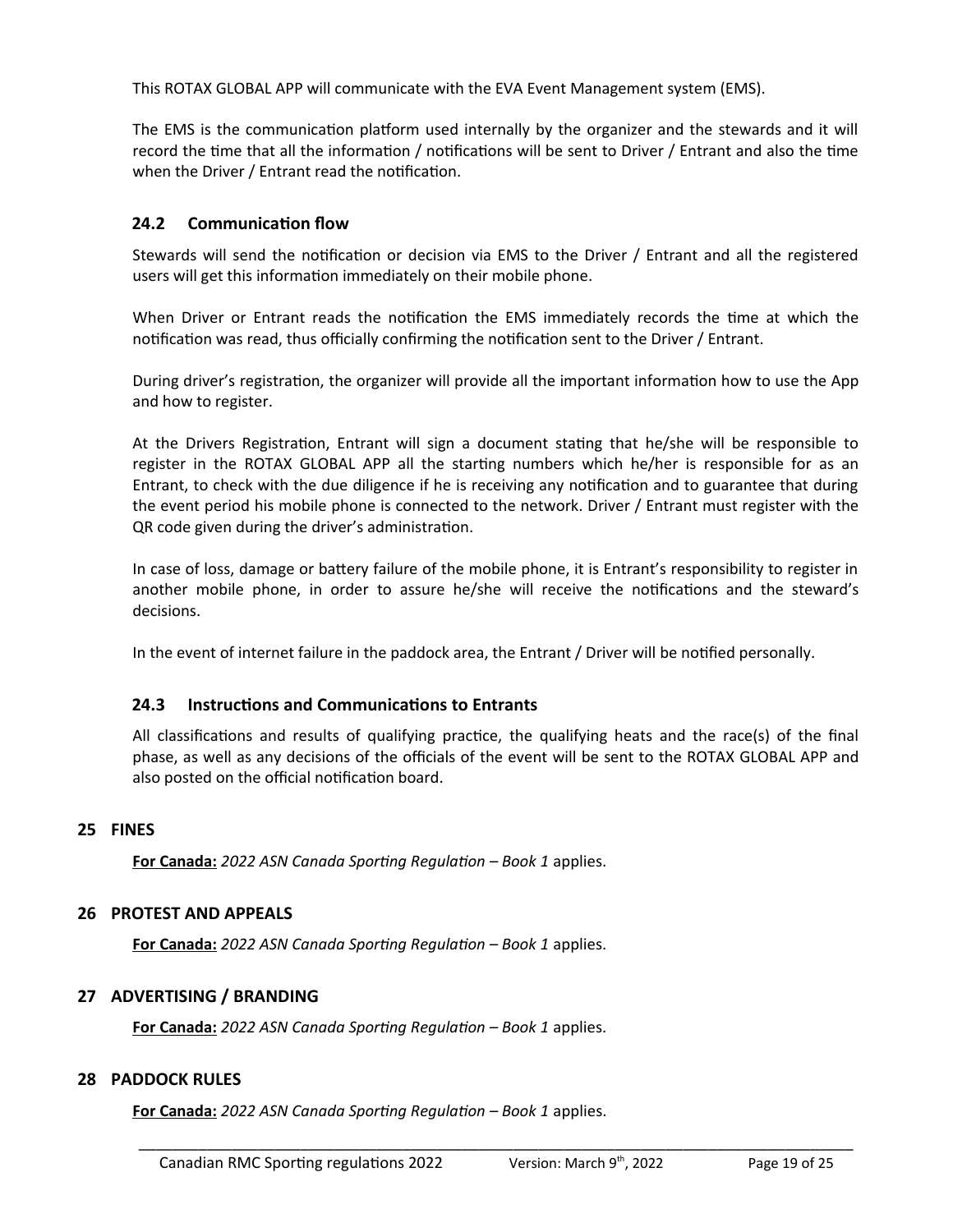### <span id="page-19-1"></span>**29 FIRE EXTINGUISHERS**

**For Canada:** *2022 ASN Canada Sporting Regulation – Book 1* applies.

#### <span id="page-19-0"></span>**30 CODE OF CONDUCT FOR DRIVERS**

- All participants must play within the rules and respect race officials and their decisions.
- All participants must respect the rights, dignity and value of their fellow participants regardless of gender, ability, physical appearance, cultural background or religion.
- All participants must encourage and take responsibility for their actions at all times.
- All participants must ensure their equipment is safe and race worthy, prior to taking part in training, testing or race events. Only approved racewear (e.g.: helmet, gloves, race boots and suit) to be used by the driver, according to the regulations.
- It is the participants own responsibility to identify and measure his/her own skill level against his/her competitors, and take responsibility for the risks associated with training, testing and or racing. It should be noted that a basic level of competence is required.
- It is the participant's responsibility to declare, prior to any participation in training, testing or racing, of any medical condition or medication required that may be relevant in the event of an emergency.
- All participants are required to display courtesy and etiquette to other members and participants in training, testing and race events. Any disputes or problems that may arise during an event must be addressed in a respectful manner, to the correct person (official) at the event.
- The safety of children within the sport is a priority. Knowledge of the code of ethics surrounding care of children in sports will be promoted and encouraged. It is the participant's own responsibility to ensure the safety of children at training, testing or racing events.
- When taking part in any event, it is the responsibility of the driver to take the time to read and fully understand the posted rules, regulations and conditions for said event prior to start time, thus eliminating unnecessary delays at the beginning of the event. Requests for clarification of these rules, regulations or conditions, should be asked in the drivers meeting held before each event.
- All participants must have respect for the environment and the surrounding inhabitants. Responsibility must be taken to reduce excessive noise and keep all areas that are used as clean and pollution free as possible.
- All participants must respect that drugs and alcohol are strictly prohibited at training, testing and races. It is an offence and will not be tolerated. Offenders will be excluded from the event and face further disciplinary action.
- Any abusive comments on social media (Facebook, Instagram, Twitter etc.) between teams,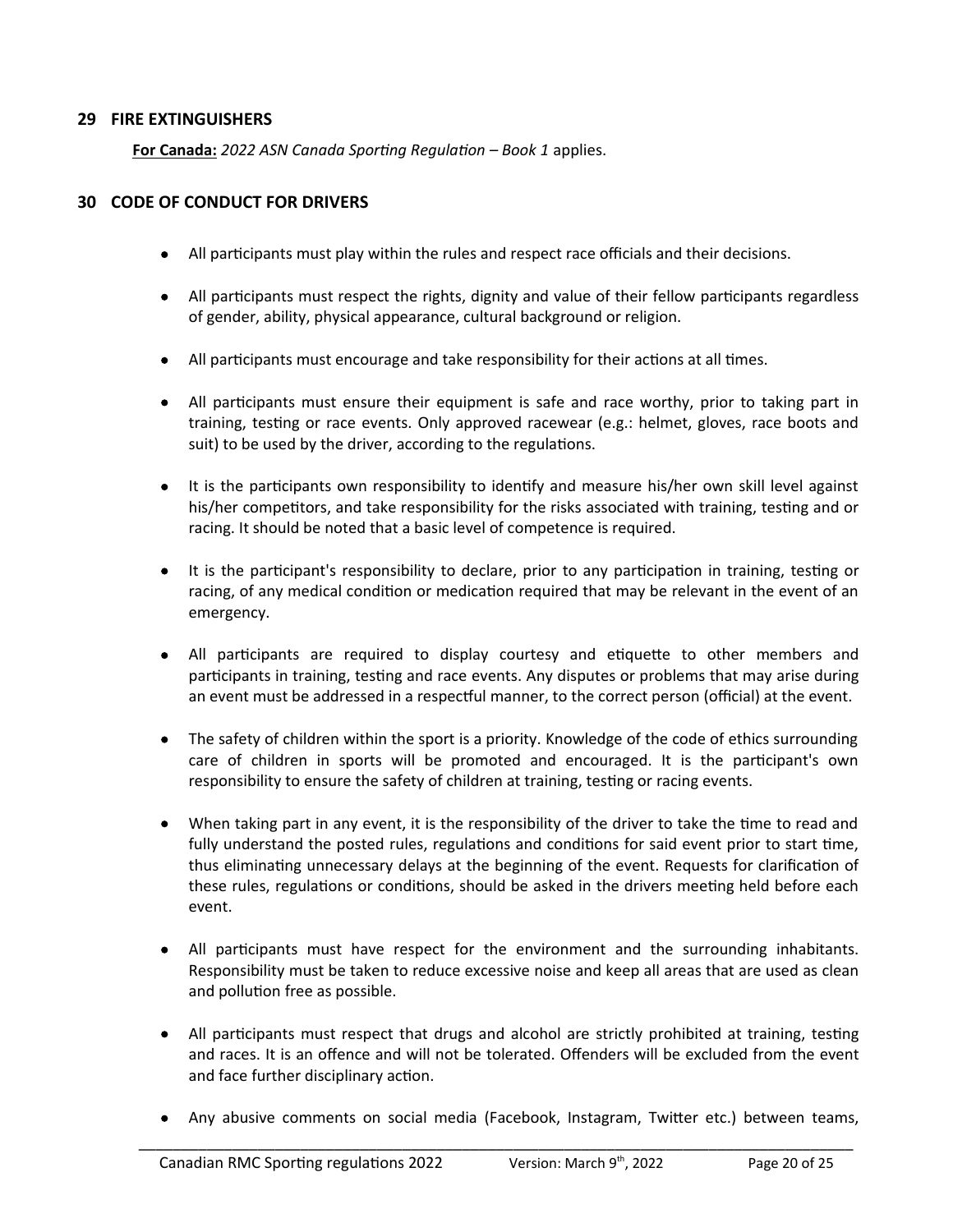competitors, officials, organizers, or any person associated with ROTAX, will be held responsible and liable for their actions.

**For Canada**, the Additional elements are part of the present code of conduct:

- Participating in a Rotax Max Challenge event or series is a privilege, not a right. All RMC participants, when participating in any RMC activity, agree to conduct themselves in accordance with the spirit and dictates of this Code of Conduct.
- All participants agree to conduct themselves according to the highest standards of behaviour and sportsmanship, particularly in relations with other competitors, officials, sponsors and their products, and in manner that shall not be prejudicial to the reputation of SRA Karting International inc, Sporting Federations, officials, promoters, sponsors, organizers, or to karting sport in general. Sportsmanship means any person's conduct and behaviour while participating in a sport. Examples are fairness, respect for one's opponent, and graciousness in winning or losing.
- Participants are at all times responsible for the conduct of their mechanics, parents/guardians, team members and guests. A violation of these Regulations committed by an entrant, driver, mechanic, parent/guardian, team member or guest may be directly chargeable to the entrant or driver and result in penalties that may ultimately affect the outcome of a competition.
- Failure to comply with any of the above provisions may lead to disciplinary action including, but not limited to, one or all the following:
	- $\circ$  Temporary or permanent Lost of privilege to race in a Rotax Max Challenge activity;
	- o Exclusion from an RMC competition;
	- o Removal from the race premises for the duration of an event;
	- o Any other discinary action it deems fit with the circumstances.

#### <span id="page-20-2"></span>**31 PENALTY CATALOGUE**

This section has been removed from the original Global Sporting regulation to reduce the number of pages as the Penalty Catalogue does not apply in Canada.

For Canada, *2022 ASN Canada Karting Regulations: Penalty Guidelines* apply.

The Rotax Penalty Catalogue regulations are available on the ROTAX's website at [http://www.rotax](http://www.rotax-kart.com/en/Max-Challenge/MAX-Challenge/Regulations)  [kart.com/en/Max-Challenge/MAX-Challenge/Regulations .](http://www.rotax-kart.com/en/Max-Challenge/MAX-Challenge/Regulations) This reference is included for your information in case you are racing in another country where the catalogue may be enforced.

## <span id="page-20-1"></span>**32 SUPPLEMENTARY REGULATIONS FOR CANADA**

#### <span id="page-20-0"></span>**32.1 National Organizer**

The National organizer of the ROTAX MAX CHALLENGE for Canada is SRA Karting International inc. [\(www.srakarting.com](http://www.srakarting.com/)). The official website of the Canadian RMC is [www.maxchallenge.ca.](http://www.maxchallenge.ca/) Any changes or exemption to 2022 RMC Sporting regulations or 2022 RMC Technical regulation must receive the written approval of SRA Karting International.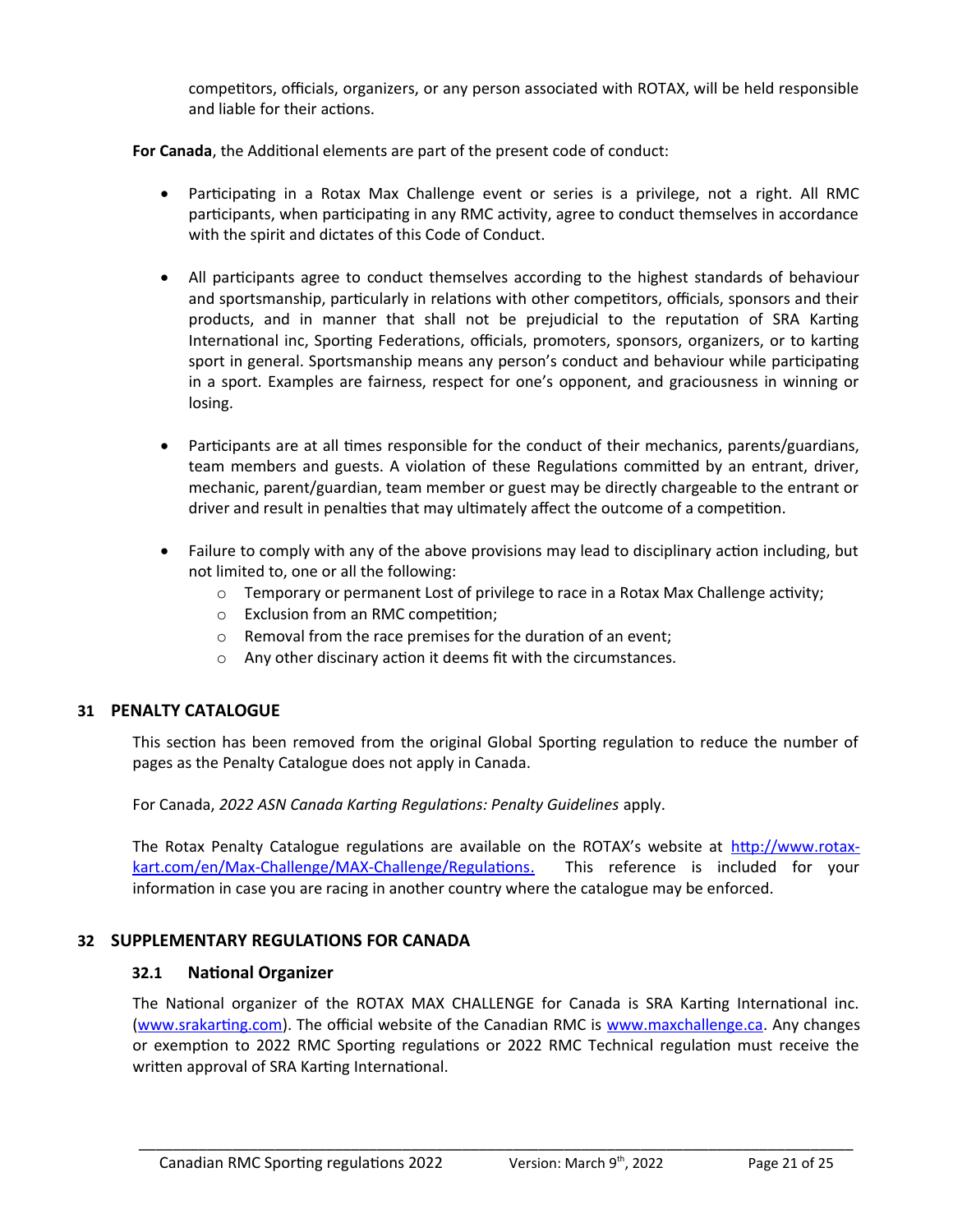## <span id="page-21-6"></span>**32.2 Licences**

**For Canada**. The driver must hold any licence required by the conditions of the event insurance certificate.

## <span id="page-21-5"></span>**32.3 Date and place of the National qualifying events**

Invitations for the 2022 Rotax MAX Challenge Grand Finals will be awarded at Nationals events. The first event is the Canadian Open and will take place at the Jim Russell Karting Academy in Mont-Tremblant, Québec, July 15-17, 2022. The second event will take place at the Canadian Tire Motorsport Park in Bowmanville, Ontario, August 18-21, 2022. All details regarding these event and RMCGF tickets will be published on [www.maxchallenge.ca](http://www.maxchallenge.ca/).

## <span id="page-21-4"></span>**32.4 Race event fees**

The fees to race at each event will be determined by the race event organizer and included in the Series / Event Supplementary regulation.

## <span id="page-21-3"></span>**32.5 Proof of age**

Class registration is made on a *bona fide* basis. However, organizers may ask for a proof of age to any competitor registering to an event. It is the responsibility of the competitor to make sure he fulfils the age requirements of the class he race in. If it is discovered, at any moment until the final standings of the championship becomes official, that a competitor raced in an event without respecting the age requirements, he will lose all results, points and prizes won during the championship. Any prize received will have to be returned. Race results and standings will be modified accordingly. If the age infraction is discovered after the standings become official and an invitation to participate at the Rotax Max Challenge Grand Finals has been awarded to the faulty competitor, this invitation will be revoked and the competitor cannot claim any damages resulting of the revocation of the invitation.

## <span id="page-21-2"></span>**32.6 Invitations for the Rotax MAX Challenge Grand Finals**

The invitations to the Rotax MAX Challenge Grand Finals includes the expenses for supplied karts, engines, tires, petrol for the driver and entry fee for the RMCGF, which are covered by BRP-ROTAX and SRA Karting International. It does not include personal expenses to attend the event.

## <span id="page-21-1"></span>**32.7 Western Finale**

For the 2022 season, a two event qualifying series for the Rotax MAX Challenge Grand Finals will take place. The first event will be in Saskatoon, SK, July 1-3 and the second event will be in in Warburg, AB, July 29-31. The Facebook page of this event is:<https://www.facebook.com/maxkartgroup>

If the series authorizes participation of non Canadian drivers (citizens or permanent residents), only Canadian drivers (citizens or permanent residents) can win the invitation for the Rotax MAX Challenge Grand Finals.

## <span id="page-21-0"></span>**32.8 Driver winning an invitation for the Grand Finals more than once.**

If a driver wins an invitation from Canada to participate at the Rotax MAX Challenge Grand Finals more than once, he will keep his first invitation from the first event where he qualified and the runner up will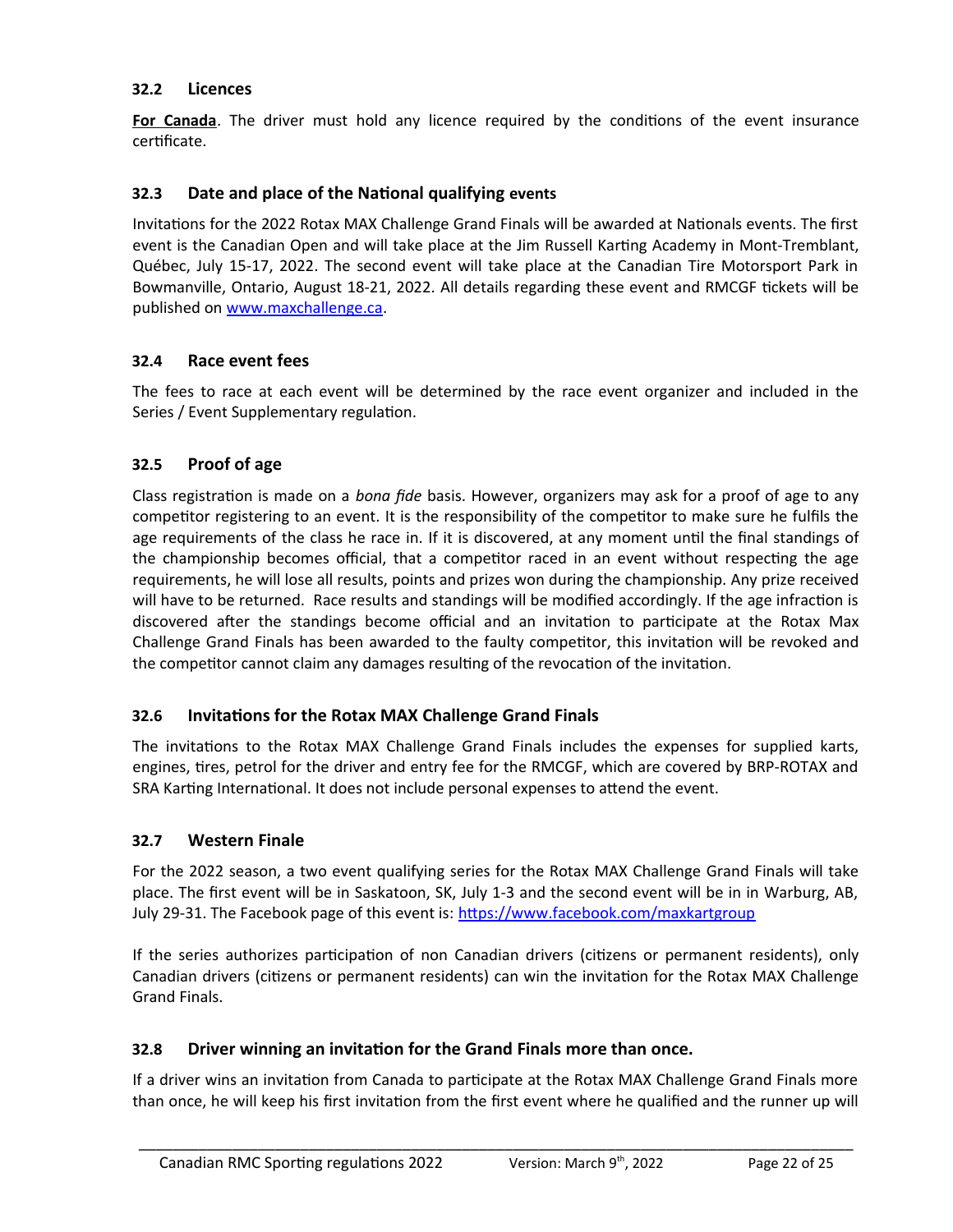be invited to the Grand Finals.

If a driver wins an invitation in two different classes (ex. DD2 and Senior MAX), normal RMC rules applies.

## <span id="page-22-1"></span>**32.9 Eligible engines and seals**

As of the following engine serial numbers, only engines originally imported to Canada from Rotax and having been sealed by a Canadian Authorized Service Centre are eligible to take part in a Rotax Max Challenge race:

> FR125 Max Junior (for Micro, Mini & Max Junior) engines: 8341617 FR125 Max Senior engines: 8341757 DD2 engines: 8341037

Any engine with a serial number prior to the serial numbers mentioned above is eligible to take part in a Rotax Max Challenge race in Canada, as long as the engine was inspected by a Canadian Authorized Service Centre and has a Canadian seal.

If eligible to register for a Canadian race event, American drivers may use their personal enginef with either an American or Canadian seal as long as the engine complies with the Canadian RMC regulation.

Foreign competitors must use Canadian engines sealed by a Canadian Authorized Service Centre.

Competitors who want to participate at the National finals, must submit the serial number of their engine(s) prior the event for verification. Further information will be included in the Supplementary regulations of the event.

## <span id="page-22-0"></span>**32.10 Protest**

In regards to a protest concerning a competitor's engine in any RMC event, if the engine is declared legal, the protester must pay any fees involved to rebuild the engine and to install a new seal, over and above other fees required to submit the protest. If the engine is declared illegal, then the competitor caught with the illegal engine is responsible for the repair of the engine to have it legal and for the installation of a new seal.

If an engine failed the technical inspection, the technical inspector must give the following information to the regional organizer of the RMC:

- the name of the driver which failed the inspection;
- $\blacksquare$  the serial number of the engine;
- **the serial number of the seal which was installed on the engine;**
- the name of the Service Centre which sealed the engine, according to the "Engine Identity Card"; and
- illegal parts must be kept by the technical inspector and given to the regional organizer of the RMC. In no case, illegal parts can be given back to the competitor.

The regional RMC organizer must forward these information and illegal parts, as soon as possible, to the National Organizer.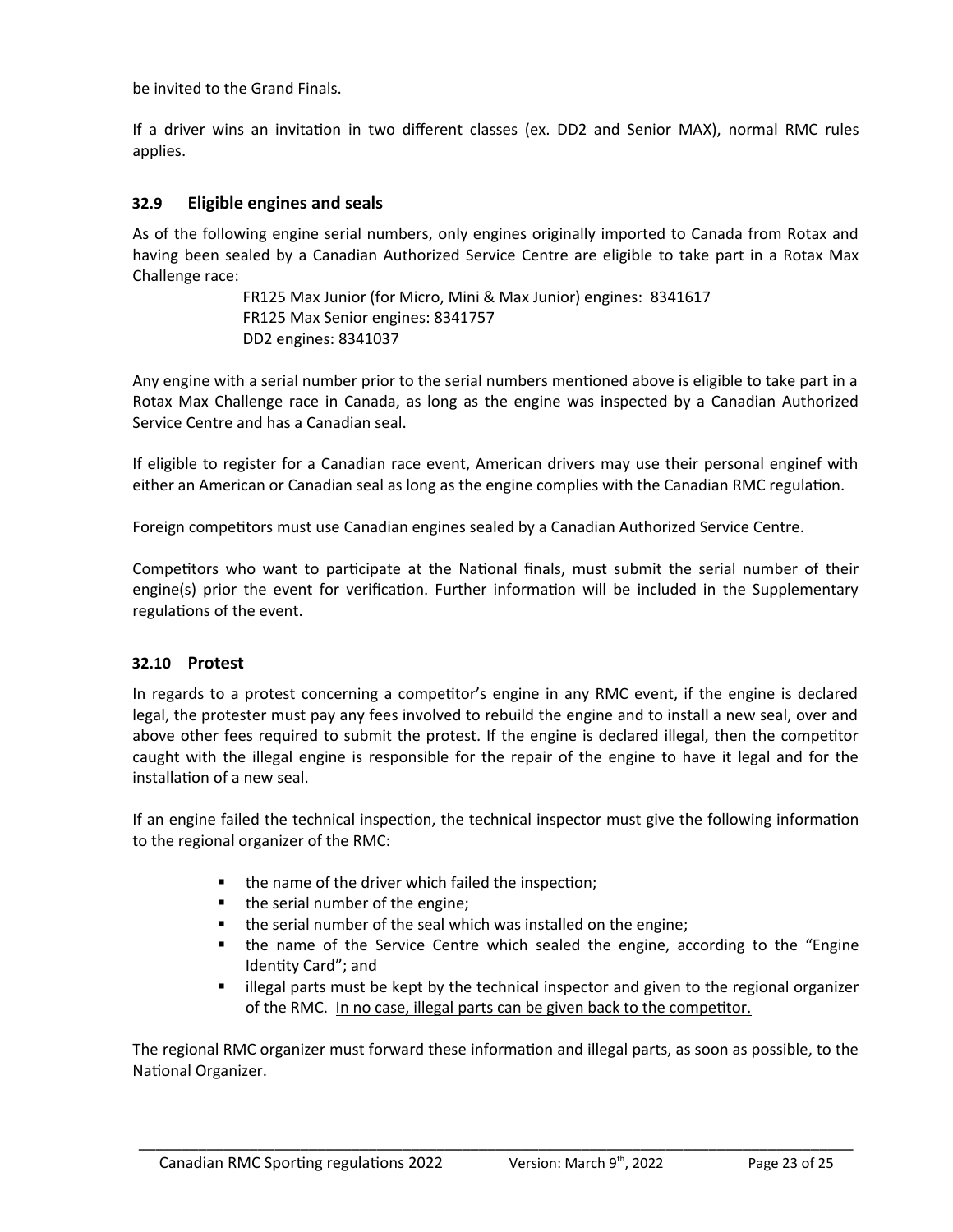## <span id="page-23-4"></span>**32.11 Technical inspector appointed by the National organizer**

National organizer may appoint a technical inspector, at any of the RMC race event. This technical inspector may, at any time during the event, conduct a technical inspection of Rotax engines. The power of this technical inspector is the same as the chief technical inspector appointed at the event by the series organizers. The National organizer will informed the series organizers of this appointment at latest the day before the event or before the qualifying session of the event in case of a multiple day event.

## <span id="page-23-3"></span>**32.12 Appeal of an exclusion base on a technical infraction**

In the case of a technical exclusion based on the Rotax MAX Challenge Technical Regulation for Canada, an appeal may be submitted to the Canadian RMC Coordinator. The Canadian RMC coordinator may, with BRP-ROTAX advice if required, reverse the decision of this exclusion. The right to appeal is only open to a technical exclusion based on the technical inspection after a final race. Canadian RMC coordinator's decision is final and cannot be appealed.

## <span id="page-23-2"></span>**32.13 Appeal procedure**

The appeal must be submitted within 48 hours of the decision by email at [patrick@maxchallenge.ca](mailto:patrick@maxchallenge.ca) to the attention of Patrick Moreau. The competitor must keep a proof of delivery. No time extension will be accepted. He must send the original copie of his Appeal with payment of the Appeal fees. If the original of the Appeal and/or payment of the Appeal fees are not received by the Canadian RMC coordinator in a delay of 5 business day, the appeal will be declared abandoned.

## <span id="page-23-1"></span>**32.14 Appeal Fees**

Appeal fees are one thousand dollars (\$1000,00) and must be paid cash, by bank or electronic transfer (no cheque). In all cases the Appeal fee is non-refundable regardless of the outcome of the Appeal.

## **32.15 Claim Rule**

- <span id="page-23-0"></span>Only the drivers who finished on the same lap as the winner of a final race can claim an engine.
- The claim must be submitted to the technical inspector after the end of the final race. The claim can be submitted at any time before the winning engine is released from technical inspection by the technical inspector. After the release, no one is allowed to claim the winning engine.
- If more than one driver wishes to claim the winning engine, the driver with the worst place finish amongst the eligible claimers will have priority. Driver(s) who want to claim the winning engine must be at the technical area when the kart is released by the technical inspector. If not, the driver will loose his right to claim.
- The claim applies to the engine itself and all accessories that come with a new engine.
- The price to pay for the claimed engine is the suggested retail price of a new engine, plus five hundred dollars (verification and sealing) plus local taxes. Find below the suggested retail price at the time of the publication of these regulation (prices may change without any prior notice):

\_\_\_\_\_\_\_\_\_\_\_\_\_\_\_\_\_\_\_\_\_\_\_\_\_\_\_\_\_\_\_\_\_\_\_\_\_\_\_\_\_\_\_\_\_\_\_\_\_\_\_\_\_\_\_\_\_\_\_\_\_\_\_\_\_\_\_\_\_\_\_\_\_\_\_\_\_\_\_\_\_\_\_\_

FR125 DD2 engine: \$5540.00 FR125 Mini-MAX: \$3440.00